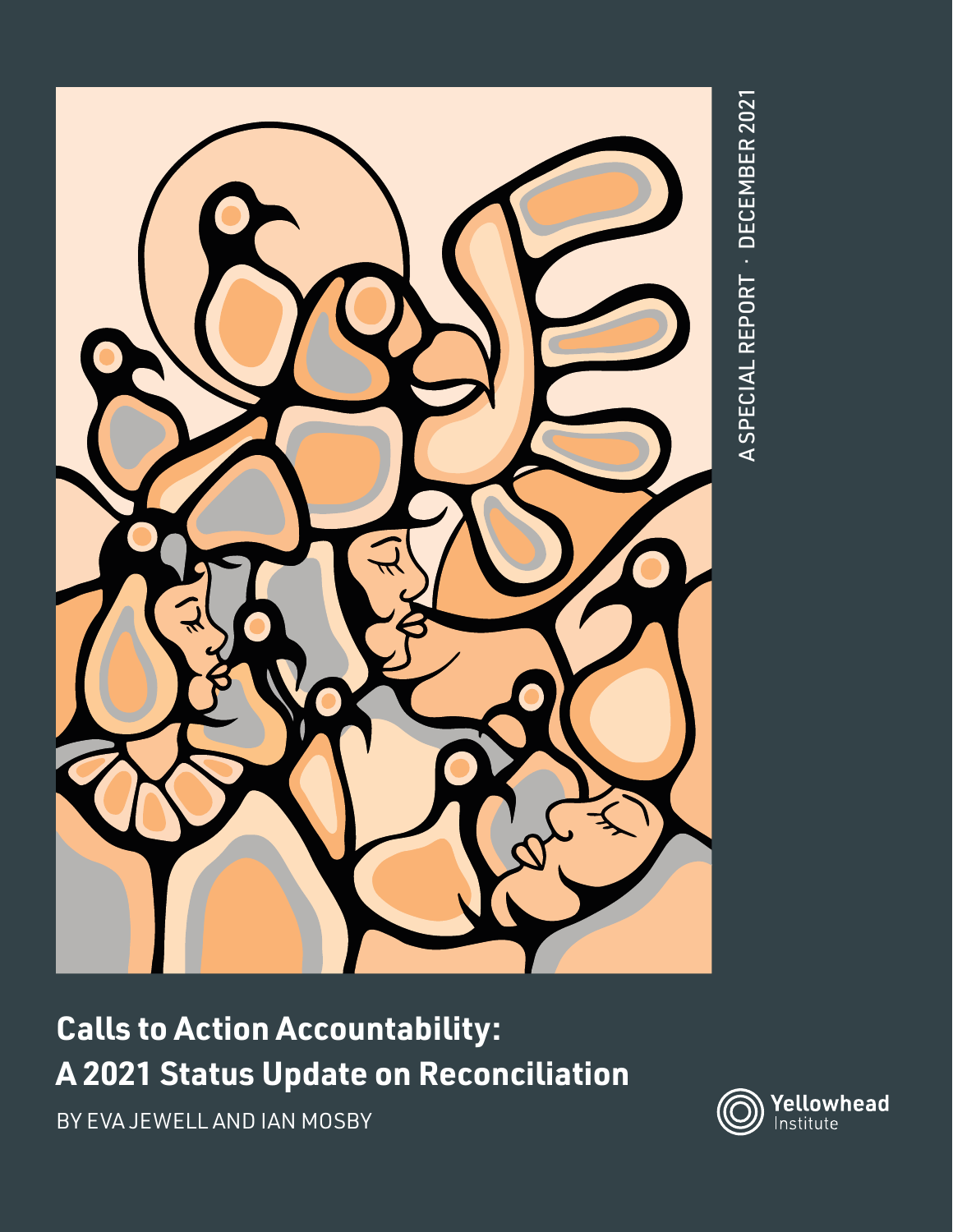### AUTHORS

Eva Jewell (Anishinaabekwe, Deshkan Ziibing) and Ian Mosby

#### EDITOR

Hayden King (Anishinaabe, Beausoleil First Nation)

### DESIGNER

Yumi Numata

#### COPY EDITOR

Jasmyn Galley (Wiikwemkoong & London, UK)

### RESEARCH ASSISTANT

Matthew Lal

### COVER IMAGE

*Thunderbird Nest*  by Blake Angeconeb (Anishinaabe, Lac Seul First Nation)

#### www.yellowheadinstitute.org

#### @Yellowhead\_

#### fb.me/yellowheadinstitute

#### [instagram.com/yellowheadinstitute](http://instagram.com/yellowheadinstitute)



This report is licensed under a Creative Commons Attribution-NonCommercial 2.5 Canada License.



#### ABSTRACT

It has now been six years since the Truth and Reconciliation Commission released its six-volume Final Report along with the 94 Calls to Action, meant to remedy the ongoing structural legacy of Canada's residential schools and to advance reconciliation in Canada. Framed by the recent revelations of thousands of children's graves discovered on the grounds of several residential schools and by signs of a new resolve among Canadians to work toward reconciliation, this year's report finds three new Calls to Action have been completed. Despite this, we also find an ongoing failure by the federal government to meaningfully enact the Calls to Action that would alter the disparate realities that Indigenous peoples experience in this country. With each passing year, Canada opts to perform reconciliation in an effort to shape a benevolent reputation rather than enact the substantial and structural changes that would rectify ongoing harms and change the course of our collective relationship.

### **BIOS**

Dr. Eva Jewell (Anishinaabekwe from Deshkan Ziibiing, Chippewas of the Thames First Nation) in southwestern Ontario with Haudenosaunee lineage. Dr. Jewell is the Research Director at Yellowhead Institute and Assistant Professor in the Department of Sociology at X University.

Dr. Ian Mosby is an award-winning settler historian of food, Indigenous health, and the politics of Canadian settler colonialism. He is an Assistant Professor in the department of History at X University.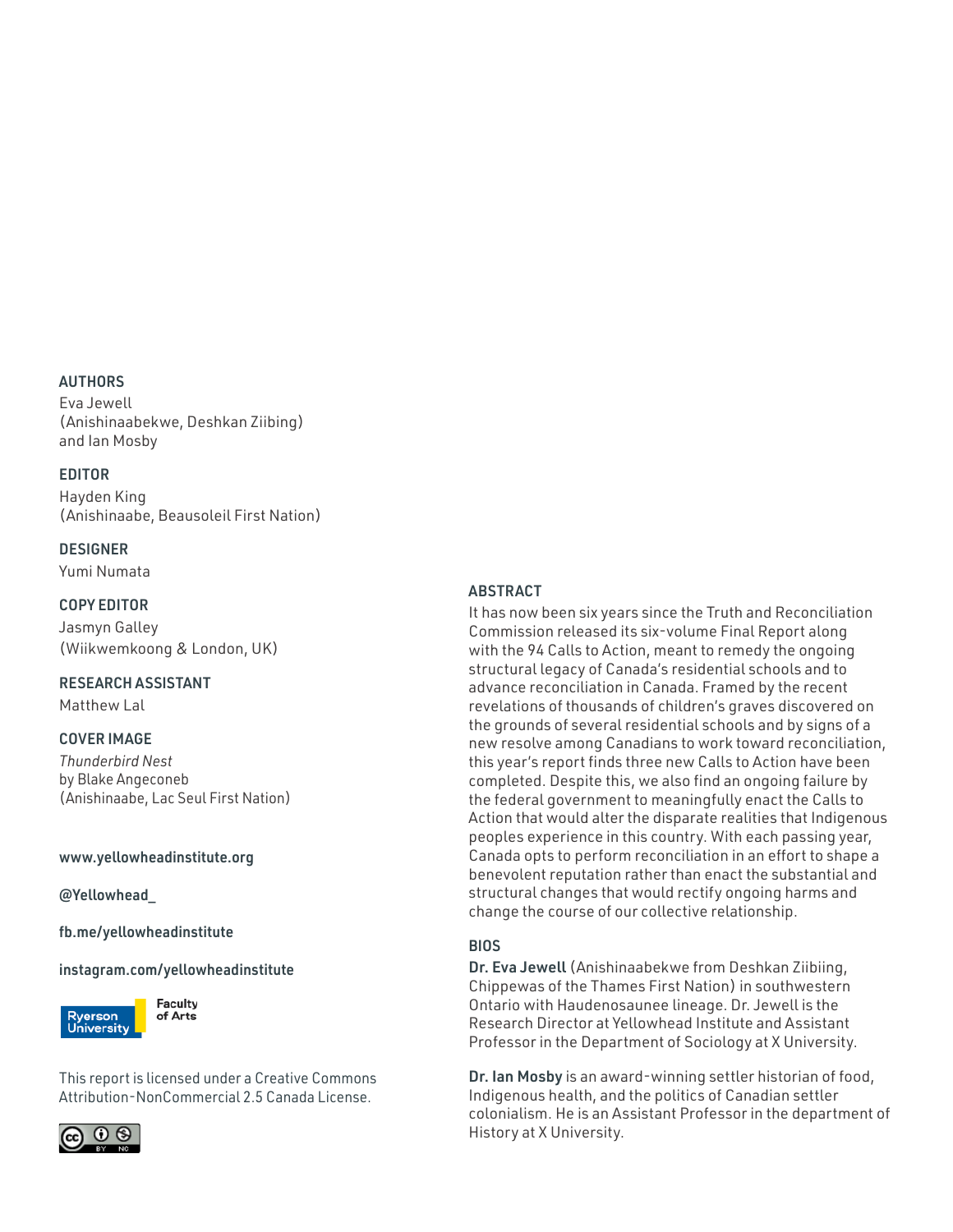# Table of Contents

# 04 07

PART ONE Introduction & Methodology

# 12 30

PART THREE Analysis: Legacy & Reconciliation Calls to Action

3.1 Legacy #1-42 13

3.2 Reconciliation #43-94 23

PART TWO Reconciliation: A Year in Review

PART FOUR Conclusion: 2021 Findings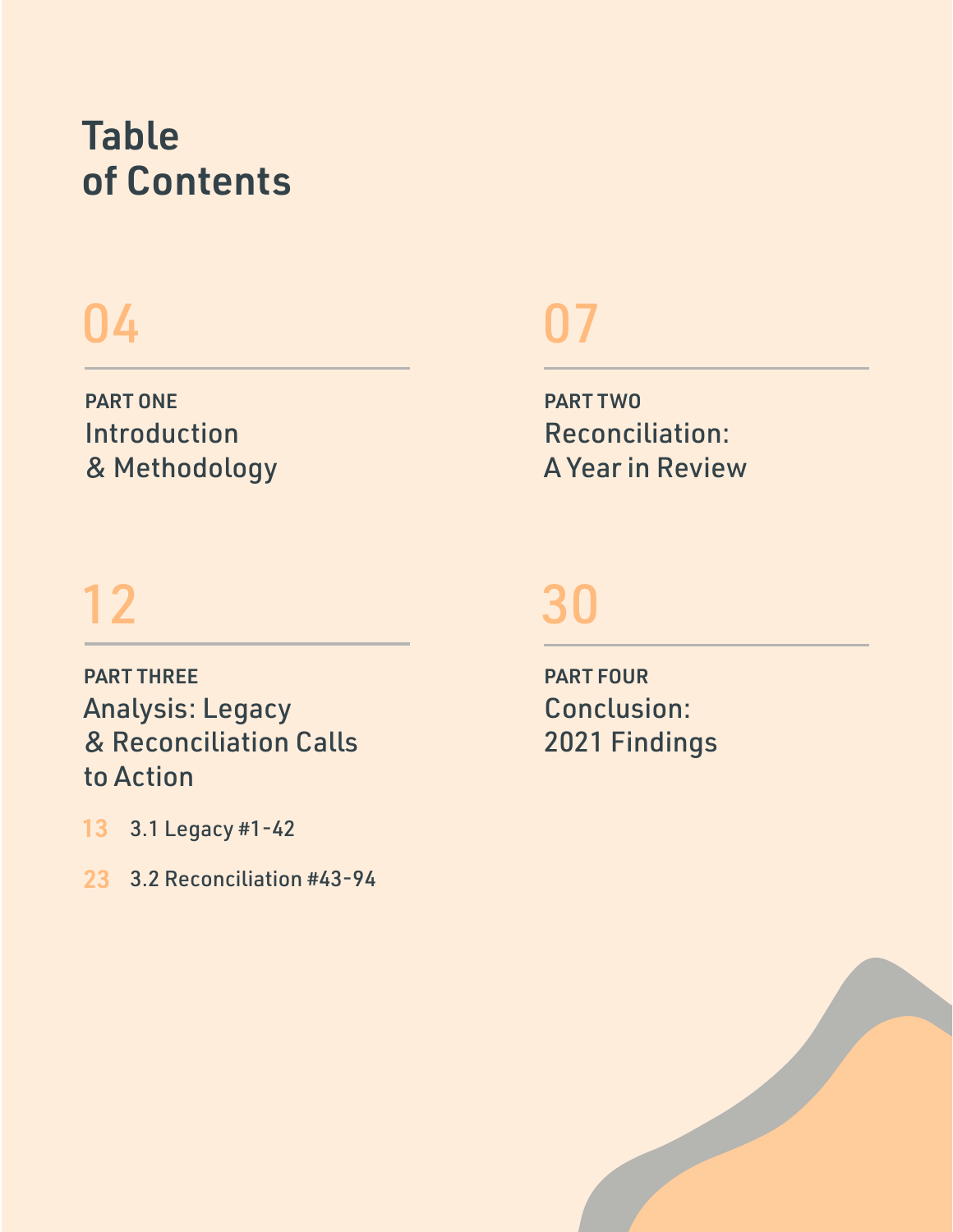### PART ONE

### Introduction & Methodology

AS OF DECEMBER 15, 2021, six years have passed since the Truth and Reconciliation Commission (TRC) released its six-volume [Final Report](https://nctr.ca/records/reports/). In addition to a record of Canada's genocide as experienced by Indigenous children, the TRC released [94 Calls to Action](https://ehprnh2mwo3.exactdn.com/wp-content/uploads/2021/01/Calls_to_Action_English2.pdf) to address the ongoing legacy of the Indian Residential School System (IRSS). These Calls challenge the structures and attitudes in Canadian society that continue to perpetuate the marginalization of Indigenous peoples and seek to advance the process of reconciliation.

This is the third year we have been formally tracking the completion of the Calls to Action. While there was the rapid adoption and implementation of three Calls to Action this year — a rarity — a terse survey in the general Canada-Indigenous relationship also reveals some low points.

Amidst a global pandemic, and despite promises to the contrary, clean drinking water is [still not guaranteed](https://www.theglobeandmail.com/canada/article-ottawa-pressed-to-make-good-on-promise-to-end-all-long-term-drinking/) for many First Nations communities. This is a scourge that is, in part, the outcome of generations of chronically underfunded infrastructure. The successive Liberal government [continues to battle](https://www.cbc.ca/news/indigenous/st-annes-review-compensation-1.6161642) St. Anne's Residential School Survivors in court and [appeal](https://www.cbc.ca/news/canada/saskatchewan/opinion-andre-bear-children-discriminate-canada-1.6241047) Canadian Human Rights Tribunal orders to compensate First Nations children for being discriminated against by the federal government. Industry continues to violate Wet'suwet'en law, forcing the construction of natural gas infrastructure through their pristine lands and waters without the consent of hereditary chiefs.

**Finally, as the country reeled from the discovery of hundreds of children's graves outside former residential schools, the Prime Minister went on vacation. As one survivor put it, ["His words](https://www.cbc.ca/news/politics/residential-school-survivor-trudeau-travel-1.6196990)  [don't match his actions."](https://www.cbc.ca/news/politics/residential-school-survivor-trudeau-travel-1.6196990) We find this to be an apt description of Canada's engagement with the TRC's Calls to Action.** 

To make this determination, we have spent the past year assessing the progress. We use a straightforward methodology that asks the simple question: Which Calls to Action are complete? We determine a Call to Action complete when all aspects of the Call are fully addressed by the parties to whom the Call refers. This approach, we hope, helps to provide insight into how Canada is taking up reconciliation.

This year, we make a caveat to our analysis. While the exercise of checking the completion of the Calls to Action is a useful one in determining institutional commitments to reconciliation as set out by the Truth and Reconciliation Commission, it is a partial picture of the composition of reconciliation in this country.

Throughout the years, and with each deep analysis of the Calls to Action, we came to understand two key things that we bring to bear on this year's report.

The first point is that not every Call to Action requires Canada and Canadians to make the kinds of lasting, permanent and structural changes necessary to transform the relationship substantively. In other words, they are symbolic in nature.

In the case of the Justice Calls to Action (25 through 42), for instance, there is a significant difference between 42 — which calls upon all levels of government to "commit to the recognition and implementation of Aboriginal justice systems in a manner consistent with the Treaty and Aboriginal rights of Aboriginal peoples, the Constitution Act, 1982, and the United Nations Declaration on the Rights of Indigenous Peoples" — and 41, which calls for upon the federal government "to appoint a public inquiry into the causes of, and remedies for, the disproportionate victimization of Aboriginal women and girls." Both are important, but one requires meaningful changes, while the other results in a report that, however important as a record and as a resource to Indigenous communities, the federal government can choose to simply ignore (as currently seems to be the case).

Considering the Calls as "symbolic" and "structural" allows more nuance in the analysis of completion. Indeed, given the "low-points" mentioned above, it may not come as a surprise that all of the completed Calls to Action this year are on the mostly symbolic Calls, while there has been little or no movement on the more substantive, structural changes called for by the TRC.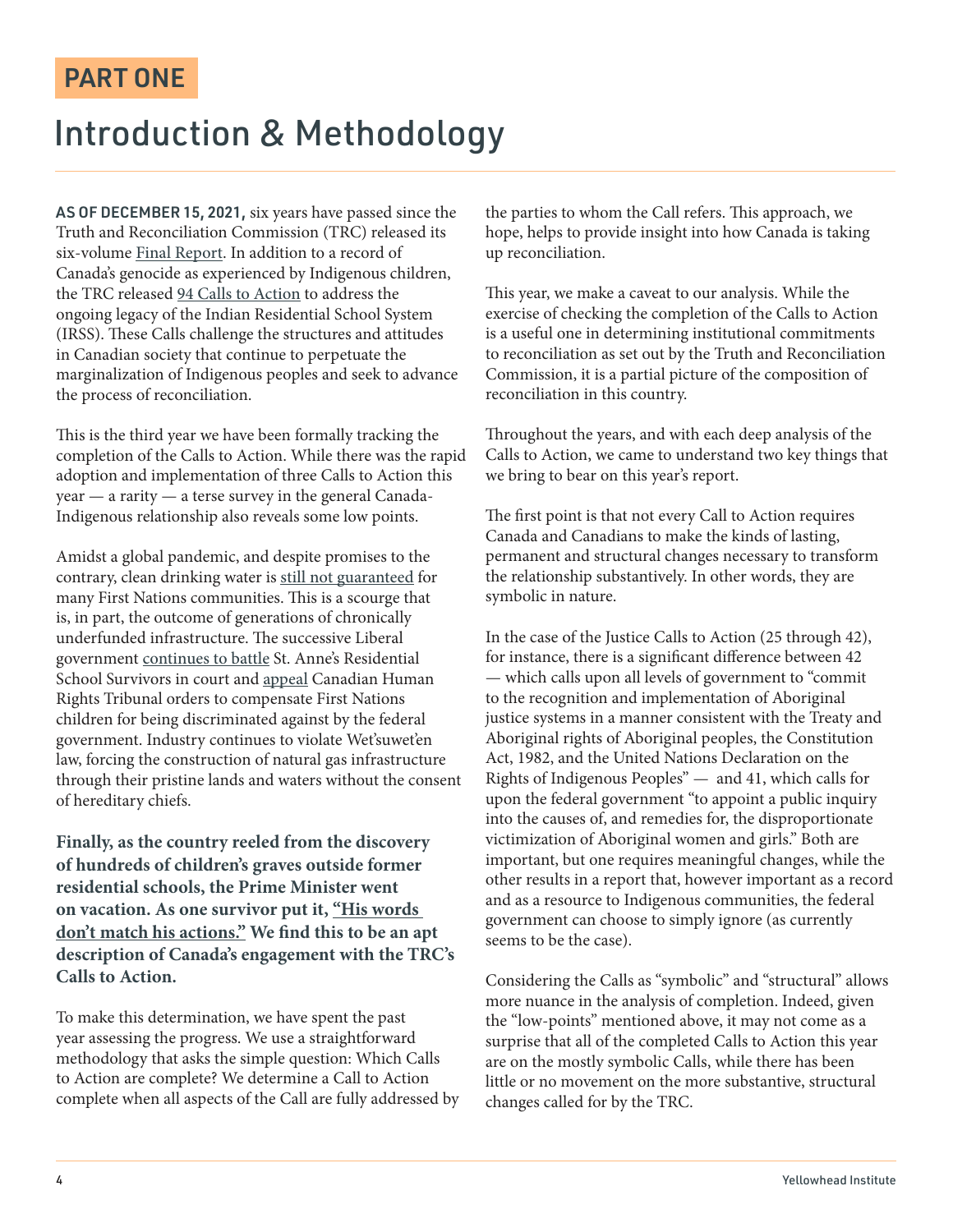The second point we think it's important to make here revolves around the conceptualization of reconciliation. The Calls are compelling to Canadians because they serve as a sort of checklist. This also casts them as readily disposable: once complete, we can forget about them. But the nature of reconciliation should not be considered so finite.

**Like treaty historians and Indigenous knowledge keepers remind us, relationality (which, to our mind, is what reconciliation is trying to achieve) is an ongoing process, not a single event or box to check. Being in good relations means regularly revisiting that relationship to ensure that it is being properly maintained and all parties are doing their part.** 

As we demonstrated in the [2019 report](https://yellowheadinstitute.org/2019/12/17/calls-to-action-accountability-a-status-update-on-reconciliation/) with Call to Action 84, and in [2020](https://yellowheadinstitute.org/wp-content/uploads/2020/12/yi-trc-calls-to-action-update-full-report-2020.pdf) with Call to Action 90, progress on the Calls can stall and even unravel.

This is related to the earlier point about structural versus symbolic changes within the Calls to Action. Many times over the past three years, both of us have asked ourselves whether there really is a value in keeping a tally of completed Calls to Action when so many of the really important structural changes being demanded by the TRC are being neglected. Can we celebrate the low-hanging fruit like creating a National Day for Truth and Reconciliation when the substantive progress is so limited?

Ultimately, we have decided to continue the project because we still feel that our methodology of quantifying completion of the Calls is an important effort to ensure some semblance of accountability for Survivors and all Indigenous peoples harmed by Canada's colonial violence. We also believe this work is more critical than ever as we notice a certain reconciliation fatigue among the media. Journalists have asked us questions like, "When will it be enough?" in response to our supposedly high standards for reconciliation. And this is during a year when even the most [generous measure on Calls to Action progress](https://newsinteractives.cbc.ca/longform-single/beyond-94?&cta=1) has Canada at an abysmal 14 per cent completion rate.

Canada has demonstrated time and again — in its intent, policy, and political culture — that Indigenous peoples are a project to complete or a "problem" to be solved. All of this tends to give rise to tones of exhaustion by Canadian policymakers and the public when asked to face accountability for Canada's systems of genocide. To the question, "When will it be enough?" we say: it will be enough when the systems of oppression no longer exist. We will arrive at reconciliation when Indigenous peoples in this country experience, at the bare minimum, a living standard that reflects their visions of healthy and prosperous communities.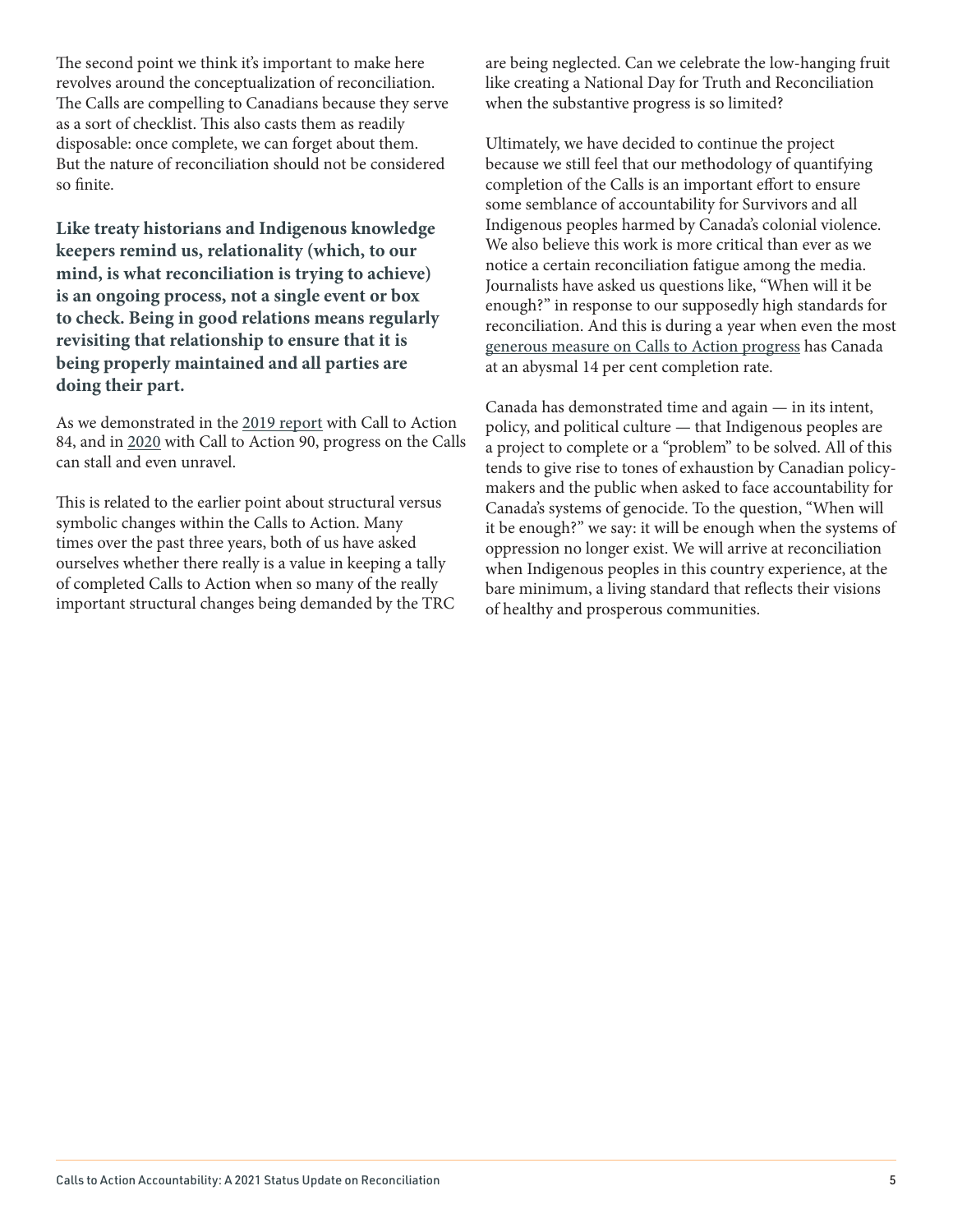

## **In 2021, three Calls to Action were completed, all in the month of June.**

Following the discovery of 215 unmarked graves on the grounds of the former Kamloops Indian Residential School, this is more action on the Calls to Action in three weeks than the last three years.



2021 Complete Calls to Action

2020 No Completed Calls to Action



2015-2019 Completed Calls to Action



Incomplete Calls to Action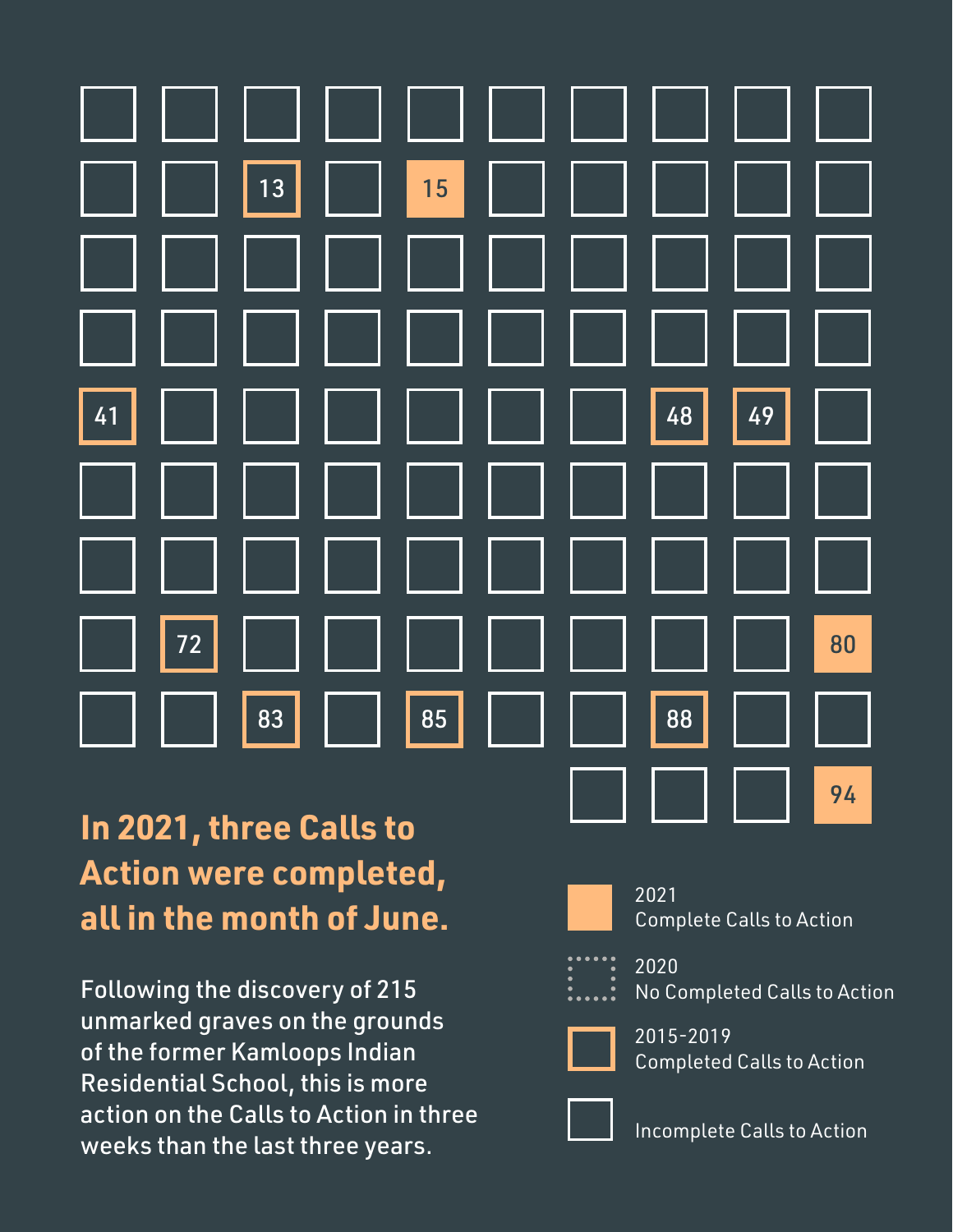### PART TWO

### Reconciliation: A Year in Review

### *We begin our analysis with a review of the events in 2021 that have shaped the discussion of reconciliation this year.*

### Revelations of Schoolyard Graves and renewed interest in Reconciliation

On May 27, 2021, Kukpi7 Rosanne Casimir, on behalf of Tk'emlúps te Secwépemc, confirmed that groundpenetrating radar had identified the remains of 215 children, some as young as three, on the grounds of the former Kamloops Indian Residential School. Preliminary work to investigate the grounds of the school, which was the largest such institution in Canada's residential school system, began in the early 2000s. Kukpi7 Casimir confirmed what Survivors of the school had known and carried for years: "To our knowledge, these missing children are undocumented deaths."

The revelation shocked Canadians. Despite there being an entire volume dedicated to Missing Children and Burial Information in the Truth and Reconciliation Commission's Final Report (and indeed, six Calls to Action) that had been available for at least five years up to that point, the physical evidence of a mass grave of undocumented child death outside of just one school coupled with the media storm was a profound reminder of the "cultural" genocide Canada has admitted to while providing ample proof to suggest dropping the "cultural" qualifier.

Conversely, the revelations this year were not a shock whatsoever to Indigenous communities. Rick Harp, host of Media Indigena, [stated](https://mediaindigena.libsyn.com/grave-concerns-ep-269),

We had Indigenous people say, 'This is what happened. Here's our stories. Here's our presentation of a reality.' And yet, it was not legible to the broader society  $-$  to the settler society  $-$  until the intervention of this [groundpenetrating radar] technology and a non-Indigenous outlet deciding, 'This is a story.'

The ongoing discussion of reconciliation in this country is framed by both a profoundly felt knowledge on the part of Indigenous peoples harmed by Canada's colonial violence and the mix of shame and grief (or denial and antagonism) that Canadians feel when learning of this violence.

### **The truth seems to make reconciliation feel quite tense.**

Days after the revelation, on June 1, 2021, Justice Murray Sinclair, former chair of the Truth and Reconciliation Commission, released a video statement reflecting on the testimonies he heard from Survivors. Sinclair noted that while he figured he had a "pretty good understanding" of what occurred in the schools,

The stories from the survivors proved to be horrendous. One of the most common stories that we heard were from survivors who talked about the children who died in the schools and whose deaths they witnessed.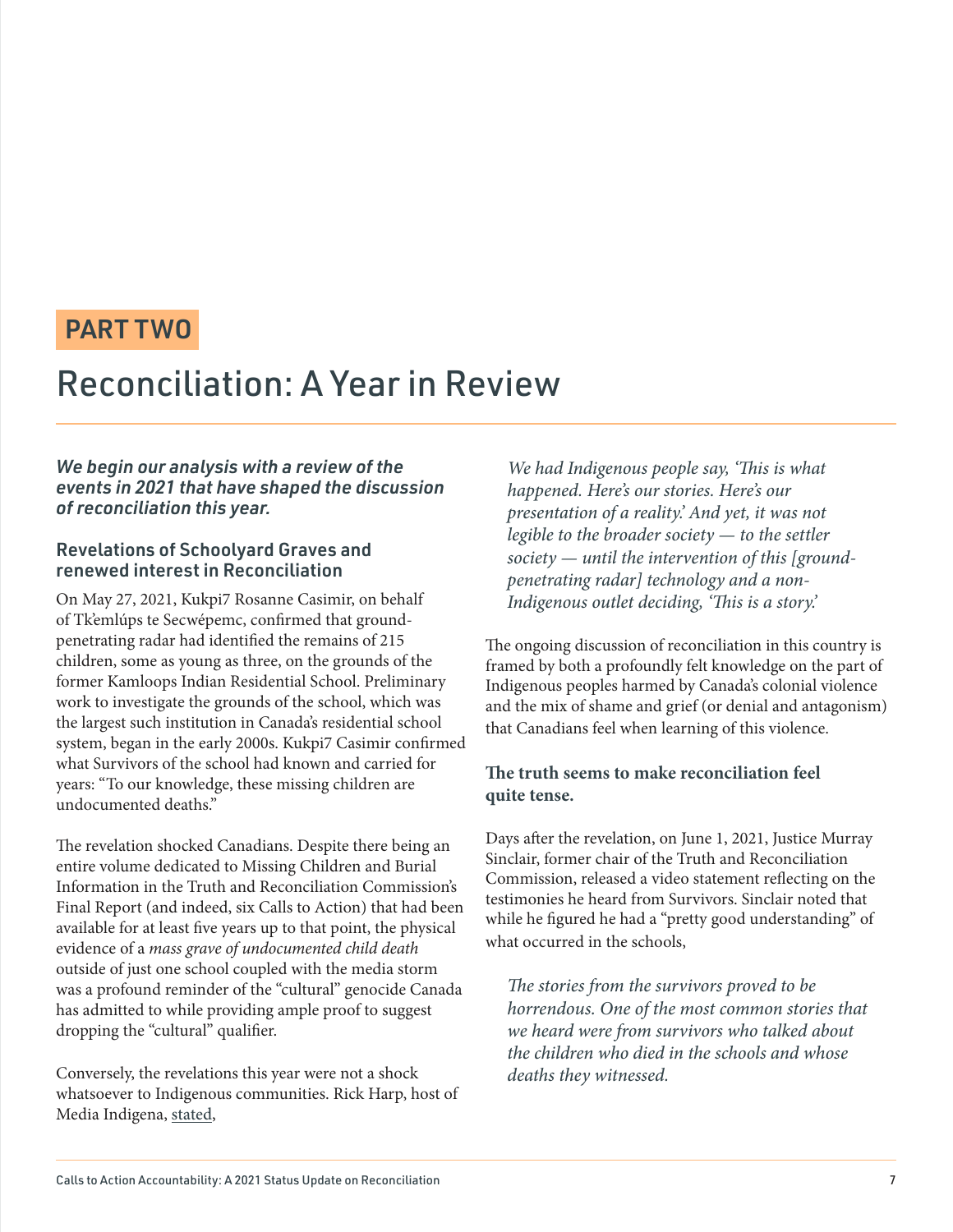Alluding to the harrowing amount of death the Commission heard from Survivors, Sinclair notes that a request was put forth to the federal government to conduct a fuller inquiry into children's death at the schools. Unsurprisingly, this request was denied. Sinclair gestured to the Kamloops revelations as evidence that the TRC was prevented from investigating, and remarked that we need to prepare ourselves for the reality that there will be more sites of children's graves. Sinclair reminds Survivors and intergenerational Survivors, "this information is important for all of Canada to understand the magnitude of the truth of this experience."

Indeed, following the announcement at Tk'emlúps te Secwépemc, four residential school sites were confirmed to contain children's graves: Brandon Indian Residential School in Manitoba, Marieval Indian Residential School in Saskatchewan, and St. Eugene's Mission School and Kuper Island Industrial School, both in British Columbia. At the time of writing, dozens of other sites are being investigated.

Amidst the revelations of summer 2021, Canada as a country found a new resolve in reconciliation. Many Canadians were interested in reflecting on their personal reconciliation practices as well as their government's actions — but not a single C[all to Action was completed in 2020](https://yellowheadinstitute.org/wp-content/uploads/2020/12/yi-trc-calls-to-action-update-full-report-2020.pdf).

### Reconciliation within the context of Canada's 2021 federal election

In the leadup to Justin Trudeau's snap election call on August 15, a series of public opinion polls suggested that reconciliation and the legacy of residential schools were increasingly becoming key political issues.

According to a [June poll](https://www.afn.ca/years-after-release-of-trc-report-most-canadians-want-accelerated-action-to-remedy-damage-done-by-residential-school-system-says-poll/) conducted by the Canadian Race Relations Foundation, the Assembly of First Nations (AFN) and Abacus Data, 49 per cent of respondents expressed "a new appreciation of the damage done by residential schools," and a solid majority "signaled strong support for actions on First Nations-led priorities toward justice, healing and closing the socio-economic gap." An [August](https://www.theglobeandmail.com/politics/article-canadians-nearly-twice-as-likely-to-say-reconciliation-with-indigenous/)  [survey](https://www.theglobeandmail.com/politics/article-canadians-nearly-twice-as-likely-to-say-reconciliation-with-indigenous/) by polling firm Nanos even found that "Canadians are nearly twice as likely to say reconciliation between Indigenous and non-Indigenous people is important to them, rather than not important, in terms of influencing their vote."

To varying degrees, this new priority on issues related to reconciliation and completing the 94 Calls to Action was reflected in the platforms of the major political parties. This ranged from the [NDP](https://xfer.ndp.ca/2021/Commitments/Ready%20for%20Better%20-%20NDP%202021%20commitments.pdf?_gl=1*1thqhj5*_ga*MTIzMTI1OTYwNy4xNjM0NzYzNzg0*_ga_97QLYMLC56*MTYzNTUyNDMyOS4zLjEuMTYzNTUyNDM0NC4w) and [Green](https://www.greenparty.ca/sites/default/files/gpc_platform_en_v-02.pdf) platforms - both of which promise to fully implement UNDRIP and the

TRC's 94 Calls to Action and provide a number of specific examples of how this would be done — to the [Conservative]( https://cpcassets.conservative.ca/wp-content/uploads/2021/08/25132033/5ea53c19b2e3597.pdf )  [platform]( https://cpcassets.conservative.ca/wp-content/uploads/2021/08/25132033/5ea53c19b2e3597.pdf ), which doesn't make an explicit commitment to completing all 94 Calls to Action and, instead, promises to "develop a comprehensive plan to implement TRC Calls to Action 71 through 76," and to "build a national monument in Ottawa that honours residential school survivors."

The [Liberal platform](https://liberal.ca/wp-content/uploads/sites/292/2021/09/Platform-Forward-For-Everyone.pdf), for its part, focuses mostly on their track record as a government and includes the highly dubious and misleading claim that "that 80% of the Truth and Reconciliation Commission's Calls to Action involving the government of Canada are now completed or well underway." Beyond this, they promise to "continue to accelerate implementation of the Truth and Reconciliation Commission's Calls to Action," with examples ranging from Jordan's Principle to UNDRIP to the Indigenous Languages Act.

None of the parties provided meaningful estimates of what it would cost to implement the Calls to Action, as a whole, or even their specific promises.

**While all the major parties requested that the [Parliamentary Budget Office \(PBO\)](https://www.pbo-dpb.gc.ca/en/epc-estimates--estimations-cpe?epc-cmp--eid=44) provide cost estimates for a whole range of individual promises from their platforms, none submitted any of their commitments related to "reconciliation" or the Calls to Action for a PBO cost estimate. This, perhaps, points to how seriously the parties took the issue.**

The writ period itself further brought into question just how important the Calls to Action and "reconciliation" were for the parties, the media, and Canadians alike. The short answer was very little, as reconciliation was overshadowed by questions related to Afghanistan, assault weapons, vaccine mandates, and whether or not overwhelming public support for Quebec's racist Bill 21 means that Quebec is a racist province.

All of this was highlighted by the fact that one of the few times when Indigenous peoples were brought up on the campaign trail by Conservative leader Erin O'Toole, it was to pledge that his party would raise flags that had been at half-mast since the discovery of 215 unmarked graves on the site of the Kamloops Indian Residential School. "I do think we should be proud to put our flag back up," O'Toole [told reporters](https://www.cbc.ca/news/politics/erin-otoole-flags-half-mast-1.6154417). "It's not a time to tear down Canada. It's a time to recommit to building it up to be the country we know it can be. I think to recommit to Canada, you have to be proud of Canada." [Trudeau responded](https://www.cbc.ca/news/politics/canadian-flags-to-remain-at-half-mast-residential-schools-1.6170504),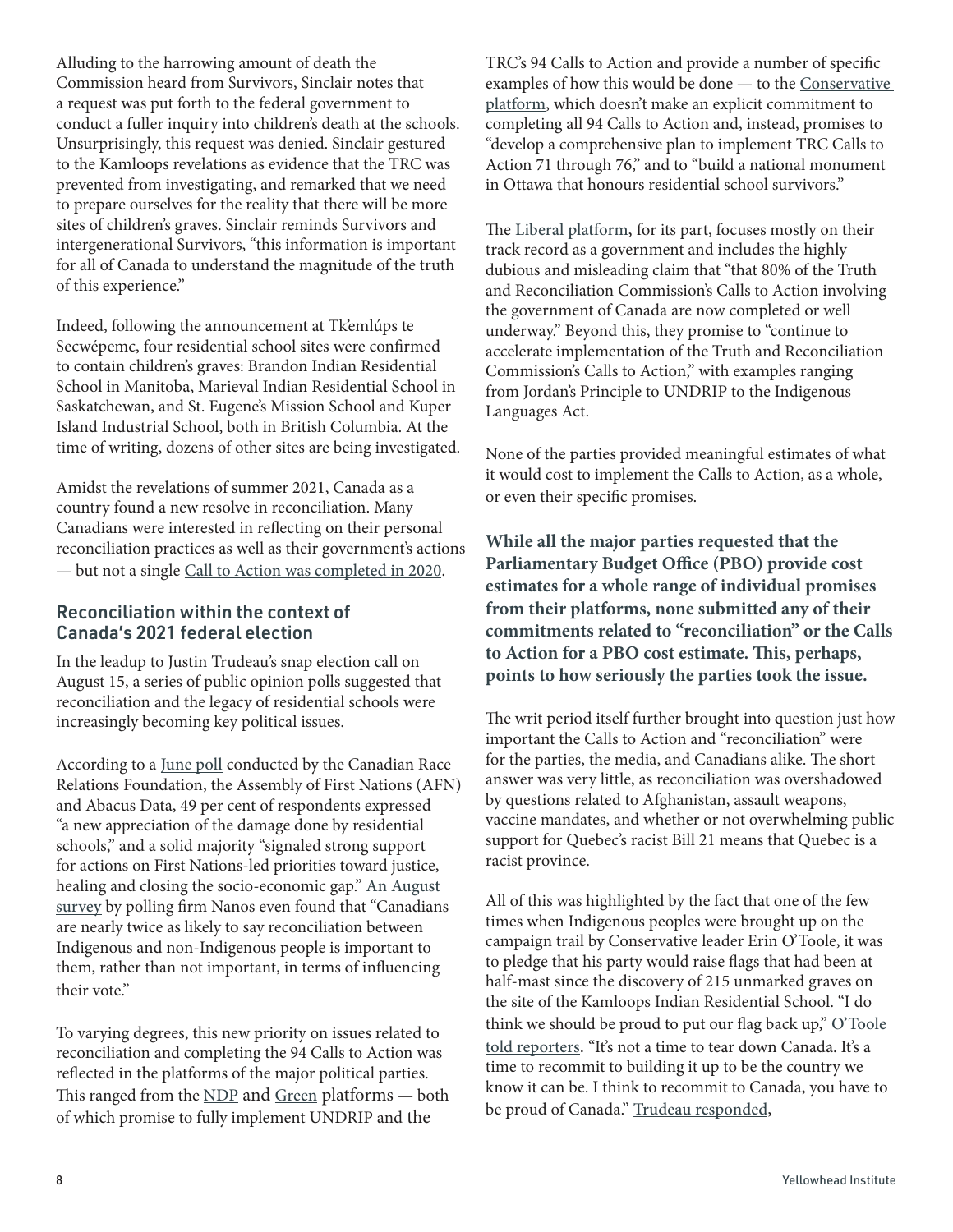[W]e made the commitment that we would not raise them again until we have worked enough with Indigenous communities and leadership to make a clear determination that it was time to raise them again and continue the hard work of reconciliation.

This exchange was emblematic of an election where, at best, Canadians were confronted with two competing visions of which sort of symbolic gesture was adequate to describe how sorry Canada was for running a genocidal system that saw thousands of children buried in unmarked graves on the grounds of what were supposed to be schools.

In spite of all this, polling during the election period continued to show that "a majority of Canadians believe reconciliation with Indigenous Peoples is an important consideration in how they plan to vote." But as Mi'kmaq scholar [Dr. Pam Palmater astutely noted](https://www.aptnnews.ca/videos/poll-finds-majority-of-canadians-believe-reconciliation-is-an-important-voting-consideration/) at the time,

If the majority of Canadians are saying that reconciliation is going to determine how they vote, but then you have the parties not even mention Indigenous peoples during the recent Quebec debate, what does this say about the disconnect between all of these party leaders and Indigenous peoples?

Political commentator [David Moscrop noted](https://vancouver.citynews.ca/2021/09/02/canada-federal-election-french-debate/) much the same thing about the French Language TVA debate, writing that "they spent more time talking about a tunnel/ bridge in Quebec than they did Indigenous people."

Even the [English language debate](https://www.rev.com/blog/transcripts/canada-federal-leaders-debate-justin-trudeau-2021-transcript/amp) — which had an entire section devoted to the topic of "Reconciliation" and was the first time that the Aboriginal Peoples Television Network (APTN) was represented at the debate — didn't inspire much confidence that any of the parties were serious about transforming their relationship with Indigenous peoples. Take, for instance, one of the early questions, which saw young Ojibway voter Marek McLeod ask Trudeau:

How can I trust to respect the federal government after 150-plus years of lies and abuse to my people and as Prime Minister, what will you do to rebuild the trust between First Nations and the federal government?

Trudeau responded by focusing on his government's progress on ending boil water advisories in 109 different communities, which was itself a broken promise from a previous election promising to end boil water advisories on all reserves by March 2021. And it's worth noting that boil water advisories are not even mentioned in the Calls to Action because they shouldn't need to be: clean water is a basic human right that non-Indigenous people in Canada are able to take for granted.

The other answers to the questions weren't much better, and included Annamie Paul telling McLeod that her party was committed to "Indigenous sovereignty, self-determination, [and] nation-to-nation engagement." It was hard for us to decide whether or not this was a more vague and nonspecific answer than O'Toole's promise that his government would "build partnerships and have Indigenous leaders have governance over the federal government finally delivering on our commitment to Indigenous people," or Jagmeet Singh's promise to start by "actually walking the path of reconciliation, not with the empty words, but real action, clean water, nation-to-nation and respect."

As Kim Tallbear succinctly summed up the "Reconciliation" portion of the debate in [an episode of the podcast Media](https://mediaindigena.libsyn.com/grave-concerns-ep-269)  [Indigena](https://mediaindigena.libsyn.com/grave-concerns-ep-269) recorded the next day: "There was a whole lot of nothing said in that debate." Dr. Cindy Blackstock similarly [argued](https://www.tvo.org/article/platitudes-without-a-lot-of-commitments-cindy-blackstock-on-the-leaders-debate-and-reconciliation) that the candidates tended to "simply list platitudes without a lot of commitments" and that "the quality of the answers was pretty public-relations-focused and not really substantive in terms of being based on the facts." Likewise, we came away from all three of the debates feeling dejected and disheartened.

In the end, it seemed to us as though — despite the polling and rhetoric to the contrary — issues around justice for Indigenous peoples and commitments to completing all 94 Calls to Action fell by the wayside and were largely ignored. We weren't alone in this perception and, as Yellowhead Research Fellow Riley Yesno [told CBC's As It Happens](https://www.cbc.ca/radio/asithappens/as-it-happens-the-tuesday-edition-1.6166913/anishinaabe-advocate-calls-on-canadians-to-put-their-allyship-into-action-at-the-polls-1.6166963):

It's something that I've talked to with a lot of other Indigenous people about how hard it is to watch what seems like greater care and momentum than we've certainly seen in many years past just kind of dissipate into the news cycle of the election.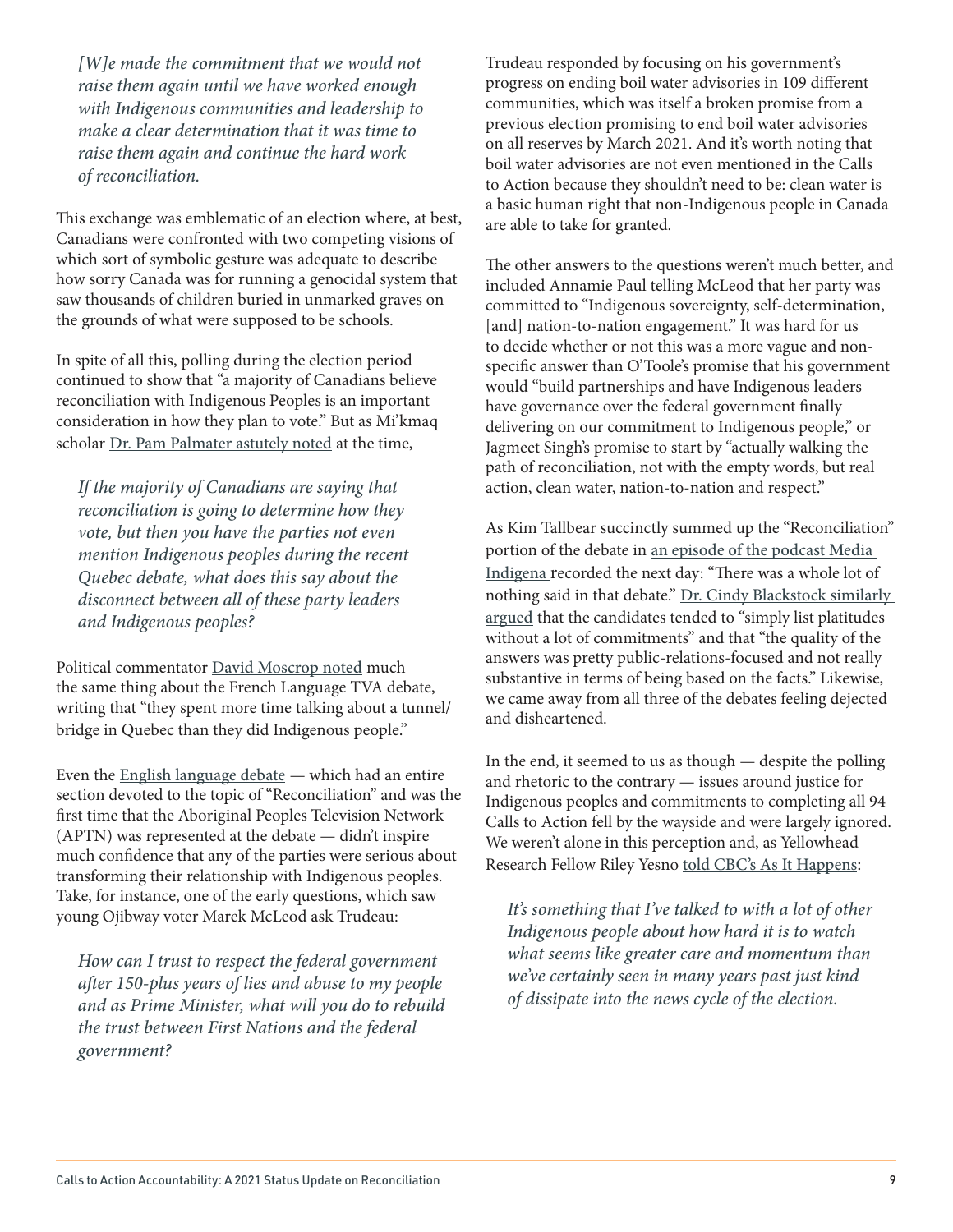### Reconciliation Redux, Again (and Again)

Nothing more perfectly encapsulated Canada's limited progress on the road to reconciliation than Canada's first National Day for Truth and Reconciliation on September 30, 2021. The new holiday was an important one, as it marked the completion of Call to Action 80, which calls upon Canada,

To establish, as a statutory holiday, a National Day for Truth and Reconciliation to honour Survivors, their families, and communities, and ensure that public commemoration of the history and legacy of residential schools remains a vital component of the reconciliation process.

The legislation enacting the new holiday also received Royal Assent on June 3, 2021 — roughly six years after the TRC first released the Calls to Action and just days after revelations that the remains of 215 children had been identified on the grounds of the former Kamloops Indian Residential School. The importance of a national day of mourning for lost Indigenous children, in other words, had become more clear than ever.

But instead of accepting an invitation to take part in the act of "public commemoration of the history and legacy of residential schools" or even meeting with residential school Survivors, the newly re-elected Prime Minister Justin Trudeau [flew by RCAF Challenger jet to Tofino, BC](https://www.thestar.com/politics/federal/2021/10/06/i-regret-it-justin-trudeau-apologizes-for-vacationing-on-national-day-for-truth-and-reconciliation.html), for "a family vacation." Given that [a number of provincial](https://www.aptnnews.ca/national-news/alberta-wont-recognize-national-day-for-truth-and-reconciliation-angering-advocates/)  [governments](https://www.aptnnews.ca/national-news/alberta-wont-recognize-national-day-for-truth-and-reconciliation-angering-advocates/) had already decided not to recognize the National Day for Truth and Reconciliation as a statutory holiday at all, it was becoming increasingly hard to take the apologies and tears and expressions of grief over summer from settler politicians as anything but a performance of a kind of substance-free reconciliation.

Trudeau, of course, later [apologized](http://thestar.com/politics/federal/2021/10/06/i-regret-it-justin-trudeau-apologizes-for-vacationing-on-national-day-for-truth-and-reconciliation.html) for his "mistake" and promised to do better, but the message to Survivors and their families was clear.

**Here, then, we once again see the familiar pattern. Indigenous peoples do the hard work of meaningful truth and reconciliation — in this case, the Tk'emlúps te Secwépemc spearheading the search for their lost ancestors in the face of years of inaction by settler politicians and governments — while Canada offers the most half-hearted and symbolic response. Namely, a completed Call to Action that gives government employees the day off work.** 

Apologies, promises, symbolic gestures; apologies, promises, symbolic gestures. Repeat, repeat, repeat.

Is it any surprise, then, that the federal government once again refused to drop its appeal against the Canadian Human Rights Tribunal order that they compensate First Nations kids whose treatment in foster care was deemed by the tribunal to be "wilful and reckless"? Or that they would do so while claiming that they were, in fact, fighting for those same Indigenous kids?

Or is it any surprise that we would, once again, see heavily armed and armoured RCMP violently arrest and evict Wet'suwet'en land defenders from their own territories even arresting two journalists there to cover the story despite UNDRIP legislation having been passed at both the provincial and federal levels promising meaningful free, prior and informed consent for projects like the pipeline being built on unceded Wet'suwet'en territories?

These episodes are so common as to be expected. It's as if we're in a colonial Groundhog Day: symbolic gestures and apologies punctuated by colonial violence. It is no surprise that an increasing number of Indigenous people, and especially Indigenous youth, view the reconciliation dialogue as defeatist. It is hard to argue otherwise when considering the trends. But does the analysis of the 2021 Calls to Action progress confirm this view? Next, we consider the 94 Calls to Action, both symbolic and structural, and assess the current state of our collective relationship.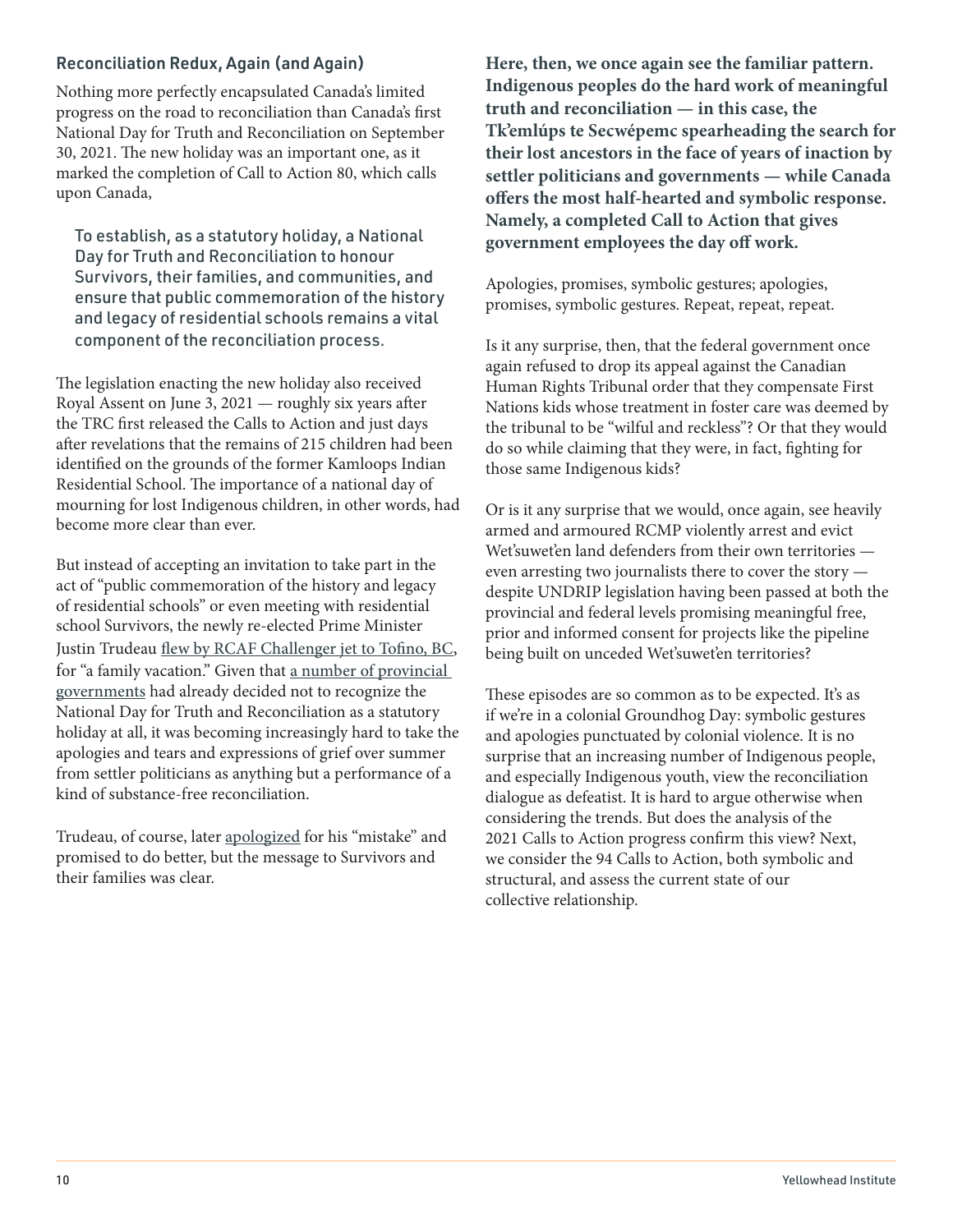**" Indigenous people are just not seen as the highest priority. Look, for instance, with what we've been able to do with COVID by making it a priority, or what we're able to do when there's a natural disaster. When these kinds of things happen, the necessary resources are made available and then things change… If these Calls to Action were even close to being that much of a priority, well, this would be a very different world already.**

- JARIS SWIDROVICH

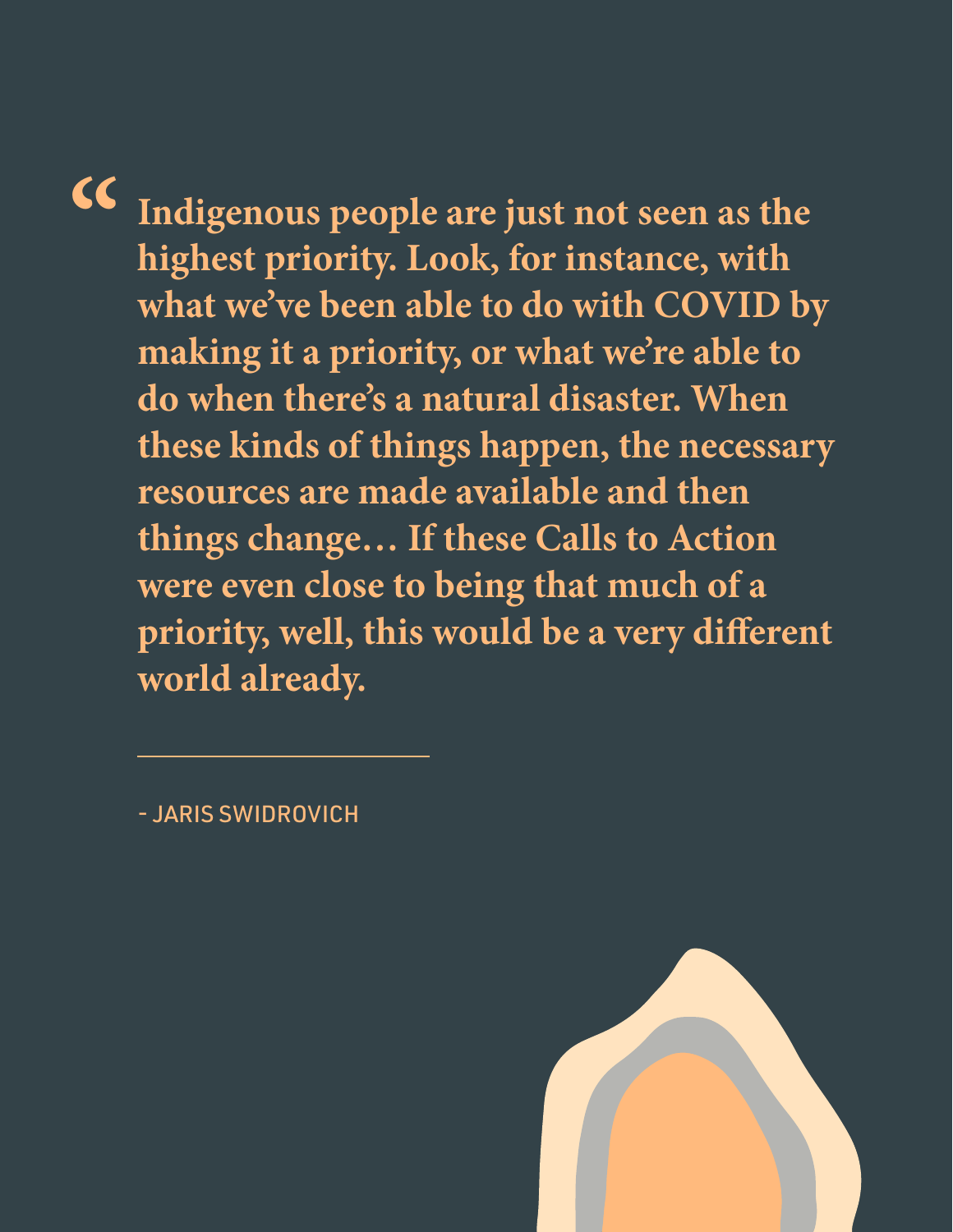### PART THREE

## Analysis: Legacy & Reconciliation Calls to Action

THE CALLS TO ACTION appear in two distinct categories: Legacy and Reconciliation.

Broadly speaking, Legacy Calls to Action seek to redress systemic inequalities that marginalize Indigenous peoples in Canada. Many of the inequalities that exist in the areas of Child Welfare (#1-5), Education (#6-12), Language & Culture (#13-17), Health (#18-24), and Justice (#25-42) find their roots in Canada's violent colonial policies and its Indian Residential School System. Hence, many of these Calls to Action seek to redress or repair the effects of genocide in Canada.

Reconciliation Calls to Action (#43-94) deal with 17 subcategories of measures that are meant to a) advance inclusion of Indigenous peoples in various sectors of society; b) educate Canadian society at large about Indigenous peoples, residential schools, and reconciliation; and, to our minds most importantly, c) establish practices, policies, and actions that affirm Indigenous Rights.

We examine these categories and present them in two parts. Like last year, we sought input from experts across the country in various disciplines and professional fields related to the recommendations that emerge from the 94 Calls to Action.

One challenge we find is that it's increasingly difficult to continue reporting each year without being overly repetitive when the same structural barriers prevent meaningful action.

These barriers to meaningful action include:

- **1. Paternalism:** the deep-rooted, ongoing paternalistic attitudes and behaviours of politicians, bureaucrats, and policy-makers, resulting in a "we know best" mentality that prevents Indigenous peoples from leading on issues with their own solutions
- **2. Structural anti-Indigenous discrimination:**  Canada asserts legal myths to justify the [dispossession of Indigenous land](https://redpaper.yellowheadinstitute.org/)s and the subsequent [manufactured poverty of Indigenous](https://cashback.yellowheadinstitute.org/)  [peoples](https://cashback.yellowheadinstitute.org/)
- **3. "The Public Interest":** policy-makers and Canada's legal teams have used the interests of a non-Indigenous Canadian public to shore up their [inaction on compensation](https://www.aptnnews.ca/national-news/federal-government-jumped-the-gun-by-appealing-human-rights-tribunal-compensation-ruling/) for First Nations children, and as the beneficiary of exploited Indigenous lands
- **4. Insufficient resources:** there's no shortage of promises, but with ongoing and rampant funding inequities, meaningful reconciliation will always be out of reach
- **5. Reconciliation as exploitation or performance:**  in the cases where "reconciliation" purportedly occurs, [exploitative or predatory behaviour](https://yellowheadinstitute.org/a-culture-of-exploitation-reconciliation-and-the-institutions-of-canadian-art/)  is rampant; and in the case of performative measures, actions serve to manage Canada's reputation

All the same, we find new examples and new themes informed by this year's events to lend to our analysis this year.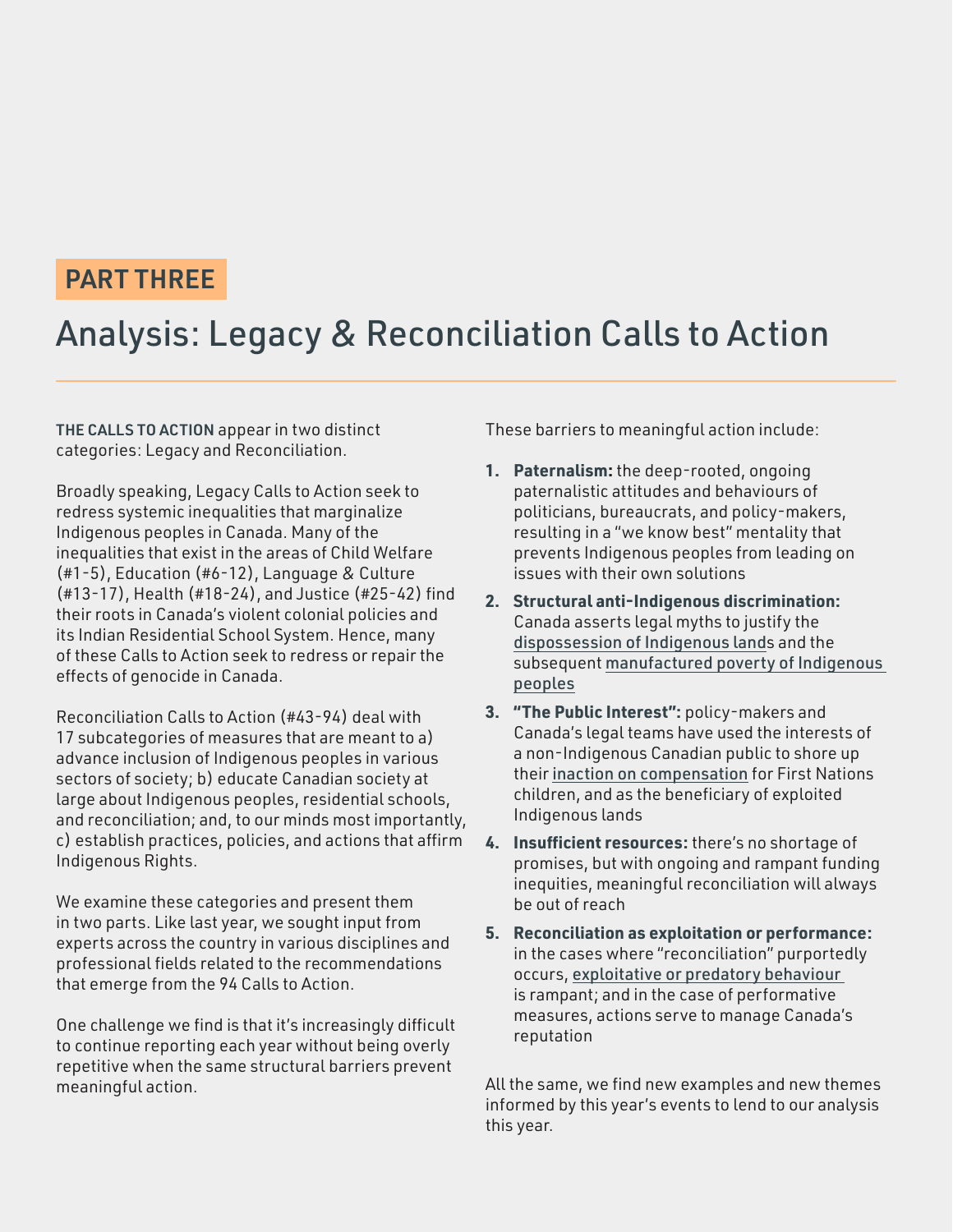### Part 3.1: Legacy

#13-17

Legacy Calls to Action #1-42 seek to redress systemic inequalities that marginalize Indigenous peoples in Canada.

| Child Welfare      | Health     |
|--------------------|------------|
| $#1 - 5$           | $#18 - 24$ |
| Education          | Justice    |
| $#6 - 10$          | $#25 - 42$ |
| Language & Culture |            |

MANY OF THE LEGACY CALLS TO ACTION address major structural issues that Indigenous peoples continue to face in Canada. To date, this category has seen the least amount of action, which, correspondingly, means there has been little meaningful implementation resulting in change that positively impacts Indigenous peoples' lives. Below are the Legacy Calls to Action that have been implemented:

#13: Federal acknowledgment of Indigenous Language Rights

#15: Appointment of an Indigenous Languages Commissioner (announced June 14, 2021)

#41: Inquiry into Missing and Murdered Indigenous Women and Girls

While there is some analysis required on these Calls around federal support for the Language Commissioner's mandate, they are considered implemented in 2021. But where do we stand on the rest?

### *Child Welfare (#1-5)*

Regarding the perpetual fight in Indigenous child welfare, this year, we spoke with the tireless and effective children's rights advocate Dr. Cindy Blackstock. A member of the Gitxsan Nation, Executive Director of the First Nations Child and Family Caring Society, and Professor at McGill University, Blackstock offered insights into the movement on Calls to Action 1-5.

To demonstrate how critically important the first five Calls to Action are, it's important to understand their context. It is now widely understood that Canada's residential schools targeted vulnerable Indigenous children in order to expedite the violent project of settler colonialism. Dismantling the Indigenous family unit for multiple generations —

in concert with Canadian systems of surveillance and control under the [Indian Act](https://indigenousfoundations.arts.ubc.ca/the_indian_act/), [E-number system](https://www.cbc.ca/news/canada/north/project-surname-inuit-names-nunavut-1.5747040#:~:text=Project%20Surname%2C%20a%20government%20program,Irniq%2C%20former%20commissioner%20of%20Nunavut.), and the [Sixties Scoop](https://indigenousfoundations.arts.ubc.ca/sixties_scoop/) — ensured that the power of Indigenous Nations was neutralized as much as possible so as to make way for [easier land expropriation](https://theintercept.com/2021/06/16/intercepted-mass-grave-kamloops-residential-school/) and [unfettered](https://cashback.yellowheadinstitute.org/)  [resource extraction](https://cashback.yellowheadinstitute.org/).

The multigenerational fallout of Canada's residential schools and its systems of control over Indigenous livelihoods are profoundly interconnected to this day.

In our interview with Blackstock, she noted that the [Canadian Incidence Study on Reported Child Abuse](https://cwrp.ca/canadian-incidence-study)  [and Neglect](https://cwrp.ca/canadian-incidence-study) found that First Nations children specifically are [17.2 times](https://cwrp.ca/sites/default/files/publications/FNCIS-2019%20-%20Denouncing%20the%20Continued%20Overrepresentation%20of%20First%20Nations%20Children%20in%20Canadian%20Child%20Welfare%20-%20Final_1%20%281%29.pdf) more likely to be placed in foster care than Canadian children. Historical and contemporary discrimination by Canada is directly linked to the key factors driving First Nations children into care. For example, government-run residential schools are directly linked to elevated rates of substance misuse and domestic violence related to intergenerational trauma among First Nations, and discriminatory federal public services result in First Nations having fewer resources to address these challenges.

Calls to Action 1-5 endeavour to address these legacies of Canadian violence by outlining a range of specific, ongoing failures within the Child Welfare system, and providing solutions for them. What's more, there is a reason these Calls are first: they are meant to prevent another generation of First Nations and Indigenous children from experiencing the systemic violence that Survivors themselves endured. As Blackstock stated,

The Child Welfare Calls to Action are the first that the Survivors wanted done so their grandkids didn't have to go through the system again. These Calls to Action are the real litmus test of accountability for reconciliation.

**Since 2007, the First Nations Child and Family Caring Society and the Assembly of First Nations have been battling the federal government on the grounds that Canada is willfully discriminating against First Nations children by underfunding their services, resulting in another generation of disproportionate child apprehensions.** 

The Canadian Human Rights Tribunal (CHRT) heard the cases, sided with First Nations children, and ordered the Canadian government to a) fund First Nations children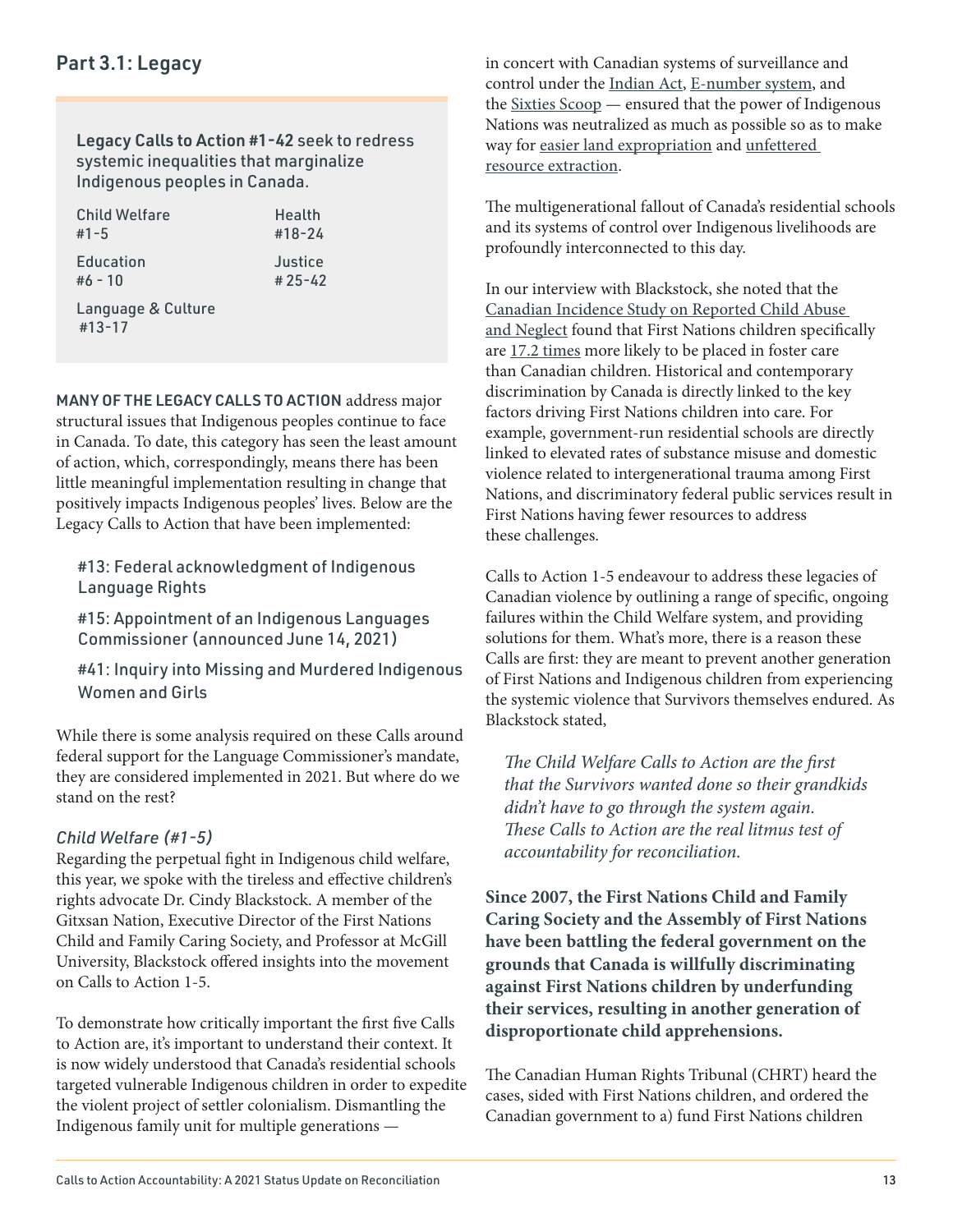equitably, and b) compensate children and their families who were wrongfully involved in Child Welfare systems as a result of underfunded services. The resulting compensation amount that victims of the Child Welfare system are entitled to is [billions of dollars](https://www.cbc.ca/news/politics/federal-court-decision-human-rights-tribunal-child-welfare-1.6074346).

From the very first orders from the CHRT, the federal government has been fighting the rulings that side with First Nations children. The federal government's [own](https://www.rcaanc-cirnac.gc.ca/eng/1524494379788/1557513026413)  [reporting](https://www.rcaanc-cirnac.gc.ca/eng/1524494379788/1557513026413) on Calls to Action 1-5 claims that "Indigenous Services Canada is focused on fully implementing the orders of the Canadian Human Rights Tribunal." Since July 2020, when the website was last updated, the government has appealed the orders of the Canadian Human Rights Tribunal **twice**.

To date, there has been no meaningful movement on the Calls to Action related to Child Welfare by Blackstock's assessment. Bill C-92, An Act Respecting First Nations, Inuit and Métis Children, Youth and Families, came into force in June 2019 and was peddled as the federal government's remedy to the many inequities Blackstock and others have pointed out. But, as we argued last year, it has widely been [critiqued](https://yellowheadinstitute.org/wp-content/uploads/2019/07/the-promise-and-pitfalls-of-c-92-report.pdf) as another avenue to avoid meaningful action.

From Blackstock's perspective, C-92 simply doesn't deliver for First Nations kids.

All of that cascading inequality and trauma that's made worse gets codified as a parental deficit in every child welfare statute. C-92 was supposed to be the flagship of the federal government to remedy all this. Section 16, for instance, talks about structural drivers but doesn't do anything about them, doesn't fund them, doesn't address them, is really a lot of words on paper, to which no government can be really held [to] account.

One of the problems, notes Blackstock, is the lack of anything binding, particularly when it comes to communities who sign agreements devolving Child Welfare services to the local level.

The federal funding approach we've seen for C-92 is actually very similar to what we just had ruled discriminatory under the CHRT. They're literally rolling back the clock, and they're saying to themselves that they won't be bound by the CHRT orders on CFS as soon as a First Nation takes Child Welfare services into its own jurisdiction. So basically you get this fixed funding package —

adjusted for population and inflation — and away you go. It might be enough money for the first four or five years, but then you're going to wind up on the rocks if the historical patterns play out again. And then these First Nations will literally have to litigate from scratch.

Currently, the federal government is in negotiations with the Assembly of First Nations and the First Nations Child and Family Caring Society to come to a "global resolution," [as APTN reported](https://www.aptnnews.ca/national-news/can-5-weeks-of-talks-settle-a-14-year-battle-over-child-welfare-heres-what-has-to-happen/). On December 13, Minister of Crown-Indigenous Relations Marc Miller [announced on Twitter](https://twitter.com/MarcMillerVM/status/1470495747770662915) that his government's Economic and Fiscal Update would "show that the Government of Canada is provisioning \$40 billion to provide compensation and to commit the funds necessary to implement long-term reform so that future generations of First Nations children will never face the same systemic tragedies."

It was a confusing statement for a number of reasons, because it was clear from his Tweets that negotiations were still ongoing. Had a negotiated agreement been reached? Was Canada dropping its appeal of the CHRT ruling? Or was this simply an acknowledgement that, regardless of what happens, Canada is going to have to pay compensation to Indigenous peoples victimized by Canada's Child Welfare policies?

A [press release](https://fncaringsociety.com/sites/default/files/the_caring_society_statement_december_13_2021.pdf) from Blackstock and the Caring Society published in response to Miller's announcement suggests that the latter possibility is the most likely one. "Negotiations and discussions are ongoing and no agreements have been signed," they wrote.

While the Government of Canada's promise to put \$40 billion towards ending ongoing discrimination and compensating the children and families who were hurt is an important step, there are more legal steps to take before victims get the compensation they are owed and First Nations children get the services they deserve. Part of government reform and reconciliation is keeping promises to First Nations children, youth, families, and Nations.

The press release offers an incisive explanation for why this cost is so high that also speaks to the high cost of failing to implement the calls to action, more generally:

The government is now paying a high price for not fixing its unequal funding of First Nations children's services... The price tag is so high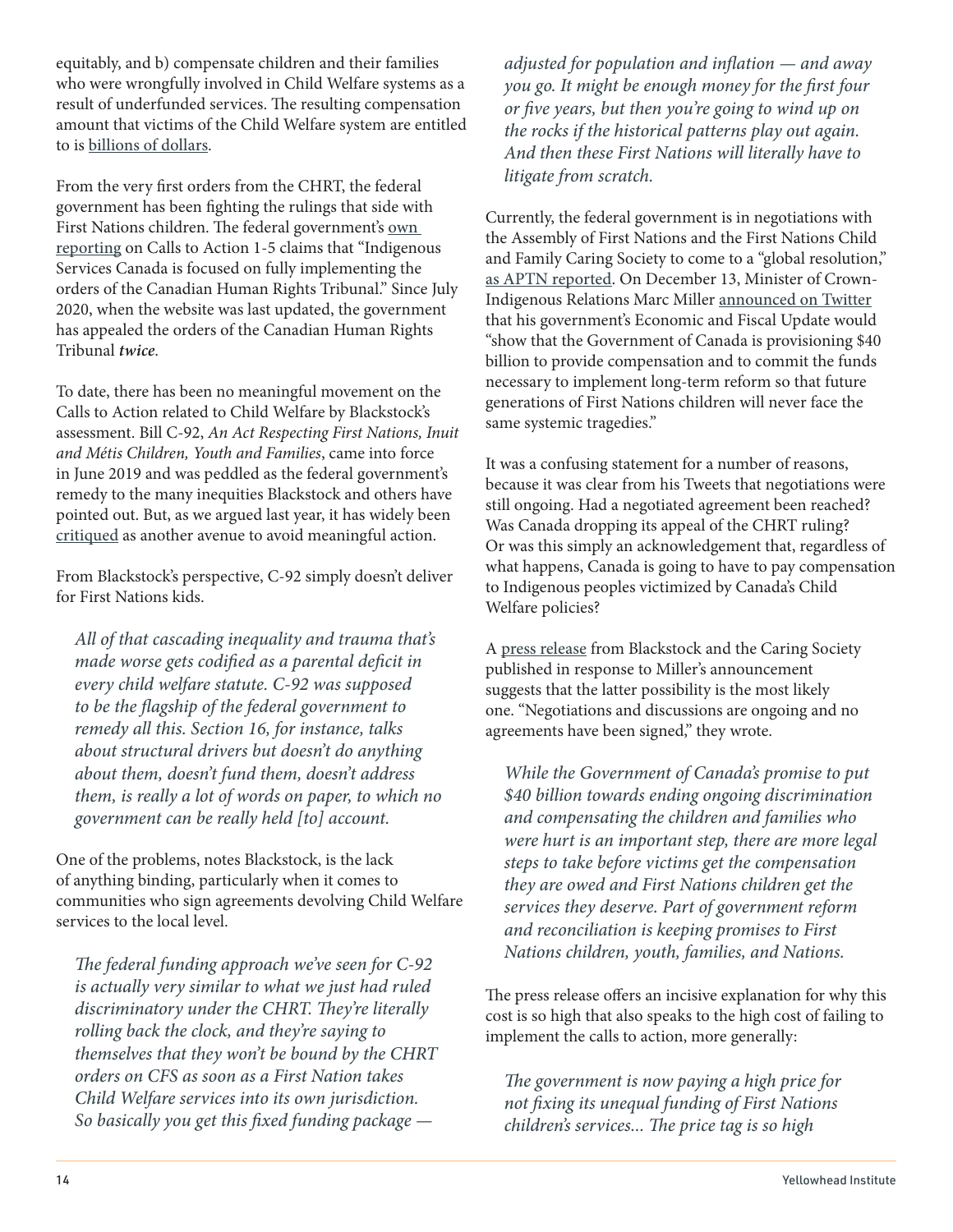today because the Government of Canada did not implement available solutions to address the serious harms to First Nations children and families, despite knowing about the problems for decades. Let this be the lesson — that governments need to do better when they know better — the children and the country cannot pass the costs of discrimination down the road by choosing to ignore clear problems with clear solutions.

Regardless of what materializes in the remaining weeks of December 2021, Blackstock [told APTN](https://www.aptnnews.ca/national-news/can-5-weeks-of-talks-settle-a-14-year-battle-over-child-welfare-heres-what-has-to-happen/) that she is prepared to "vigorously defend" First Nations kids in court if an agreement is not reached by January 2022.

If movement on the Child Welfare Calls to Action is, as Blackstock aptly notes, a barometer for Canada's commitment to reconciliation in this country, we've witnessed the federal government's neglect, resistance, and opposition to every step toward progress.

When we asked Blackstock why she thinks the federal government continues to challenge First Nations children in court and why it refuses to equitably fund their livelihoods, her answer struck a chord. "I think it's about control. I think that they really have a hard time letting go of control, even if they want to."

Despite Blackstock's [solutions-based approach](https://fncaringsociety.com/spirit-bear-plan) developed by First Nations Child and Family Caring Society particularly in the form of the Spirit Bear Plan — the federal government's resistance to implementing Indigenousdesigned solutions to the issues Indigenous peoples know all too well is telling. If Canada won't take the measures to prevent another generation of Indigenous children from experiencing colonial violence, can we really say that reconciliation is on the table?

### *Education (#6-12)*

Calls to Action 6-12 address the colonial legacy of assimilative, violent, and chronically underfunded systems of education that Indigenous children and peoples experience in Canada.

**The fact that these Calls to Action come immediately after those related to Child Welfare is important to note here: Canada's Indian Residential School System mandated the removal of children from their families and Nations under the guise of "education."** 

In many ways, then, the bureaucracies that serve Indigenous peoples' education systems today still contain the colonial legacies of underfunding, assimilation, and paternalism that were present in residential schools of the past.

As a result, Indigenous peoples experience more systemic barriers in accessing education than their non-Indigenous counterparts. The outcome is [lower rates](https://www.canada.ca/en/indigenous-services-canada/news/2018/01/quality_education.html) of educational attainment, which is one contributor (among many) to higher unemployment rates, fewer [employment](https://crsp.journals.yorku.ca/index.php/crsp/article/view/40341/36503)  [opportunities](https://crsp.journals.yorku.ca/index.php/crsp/article/view/40341/36503), and [lower incomes](https://www.canada.ca/en/employment-social-development/corporate/reports/research/education-training-indigenous.html).

These structural "gaps"  $-$  as they are often styled  $-$  find their roots in what has been, for generations now, a shoddy education system. Indeed, Call to Action 9 urges the federal government to "prepare and publish annual reports comparing a) funding for the education of First Nations children on and off reserves," and b) the resulting income attainments of Indigenous peoples in Canada compared to their non-Indigenous counterparts." This Call to Action, in other words, is meant to illuminate and quantify the existing and longstanding disparities in the provision of education to Indigenous and non-Indigenous peoples.

By our analysis, Call to Action 9 is a critical first step to establishing a metric for completing other Calls to Action, like 7 — which demands that the federal government (in concert with Indigenous groups) eliminates education and employment gaps — or Call to Action 8, which calls upon the federal government to eliminate the discrepancy in federal education funding for First Nations children on reserves. The metric outlined in 9 would also assist in drafting Indigenous education legislation that is called for in 10.

Yet, the federal government's own webpage that reports their movement on this foundational Call to Action (which hasn't been updated since 2019) offers only a report on K-12 education operating expenditures from [2016 to 2017](https://www.rcaanc-cirnac.gc.ca/eng/1524495412051/1557511602225). The fact that after six years, the federal government still can't meet this rather simple Call to Action — one that, for us, constitutes the absolute bare minimum necessary for accountability before real and meaningful changes occur does not bode well for the future.

Additional foundational work to address education revolves around funding for education, which for decades was cut under the notorious [two percent cap.](https://www.afn.ca/uploads/files/education/fact_sheet_-_fn_education_funding_final.pdf) In May 2021, the Liberal government released [Budget 2021: Strong](https://www.canada.ca/en/department-finance/news/2021/04/budget-2021-strong-indigenous-communities.html)  [Indigenous Communities](https://www.canada.ca/en/department-finance/news/2021/04/budget-2021-strong-indigenous-communities.html), which, among other funding commitments, details a 10-year grant funding mechanism designed to escalate funding. By the government's own wording,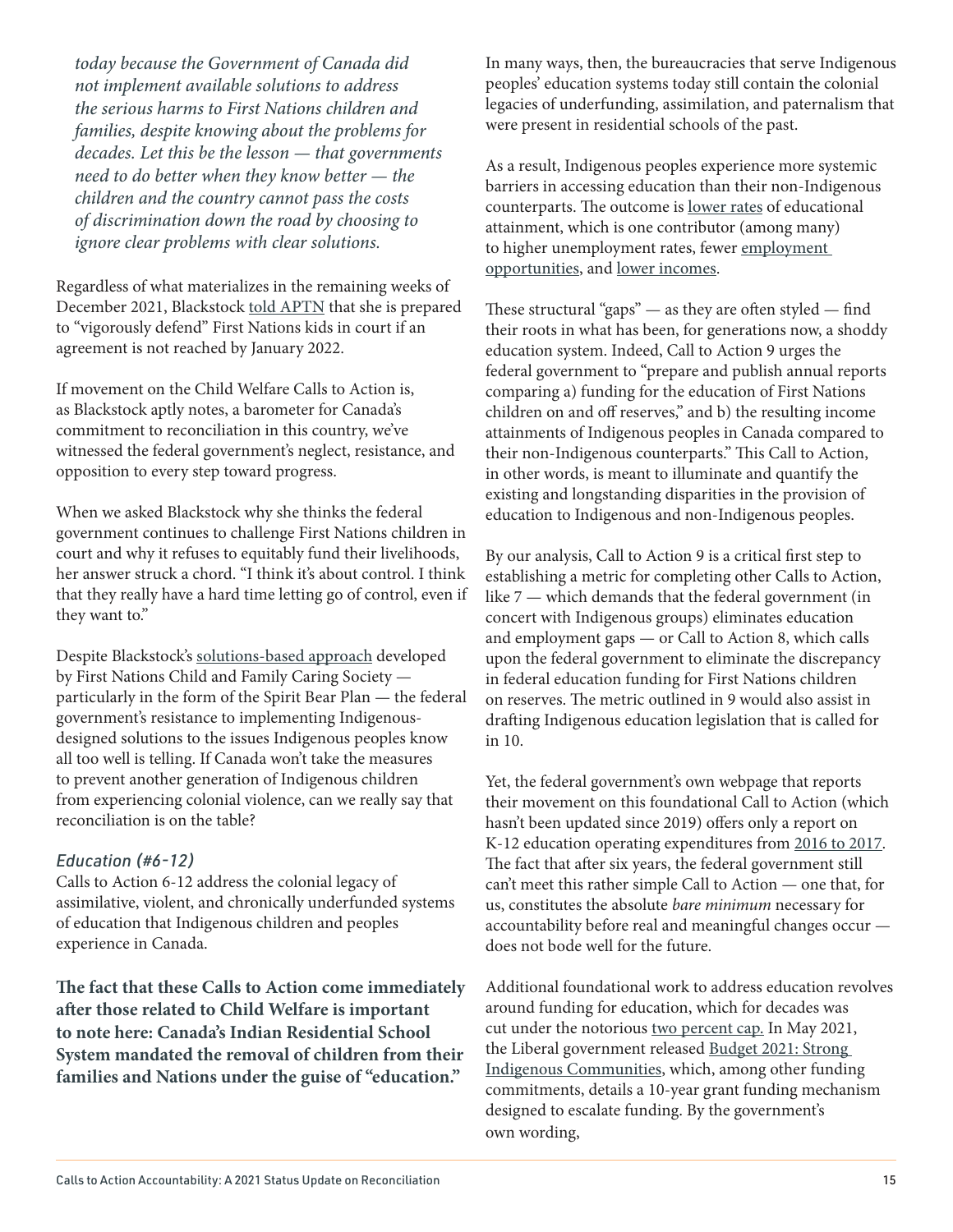**The government is now paying a high price for not fixing its unequal funding of First Nations children's services... The [\$40 billion] price tag is so high today because the Government of Canada did not implement available solutions to address the serious harms to First Nations children and families, despite knowing about the problems for decades. "**

**Five years, we believe, is more than enough time to test the strength and meaningfulness of that commitment. And, unfortunately, Canada has fallen far short of these commitments and has, by any reasonable metric, received a failing grade when it comes to the 94** 

> **Let this be the lesson — that governments need to do better when they know better the children and the country cannot pass the costs of discrimination down the road by choosing to ignore clear problems with clear solutions.**

- CINDY BLACKSTOCK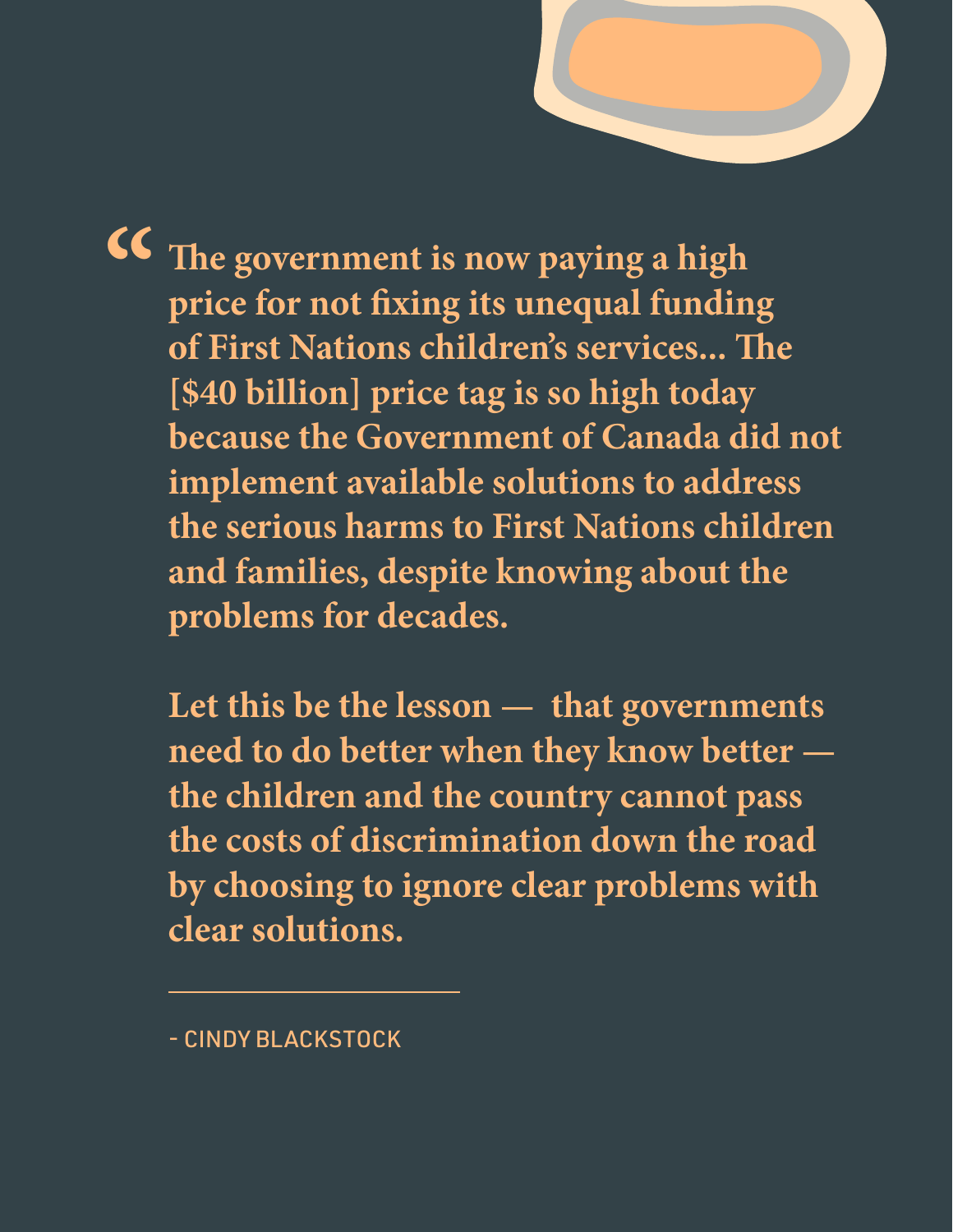Escalation will be based on inflation and the population of each community, but a minimum of two percent annual growth will be provided to ensure that First Nations within the grant receive stable and predictable funding.

Has the [cap](https://www.afn.ca/uploads/files/education/fact_sheet_-_fn_education_funding_final.pdf) been recast as a funding floor in 2021? If two percent is declared as the minimum funding provided to Indigenous services (including education), the federal government's track record of severely underfunding Indigenous communities doesn't necessarily guarantee the funding will be lifted off the floor and warrants continued monitoring. While budget documents do indicate increased funding, the reality on the ground is more complicated.

This year, we spoke with M'chigeeng Anishinaabe scholar Brent Debassige, Associate Professor at Western University and the strategic partner to the [First Nations with Schools](https://www.fnwsceducation.com/apps/pages/index.jsp?uREC_ID=1121204&type=d&pREC_ID=1381062)  [Collective](https://www.fnwsceducation.com/apps/pages/index.jsp?uREC_ID=1121204&type=d&pREC_ID=1381062) (FNWSC), an "inter-nation workspace" located in southern Ontario that strategizes First Nations-led policy for the control of First Nation education. In our conversation with Debassige about the additional funding that is being presented as a bare minimum standard for what the federal government calls ["high-quality education,"](https://www.canada.ca/en/department-finance/news/2021/04/budget-2021-strong-indigenous-communities.html) he stated there are caveats to these types of actions:

This approach is going to give the appearance that there's parity with the province on funding, but it's nonsense  $-$  it's the comparability model they're calling it  $-$  because it's this idea that First Nations are going to be funded on par with these transfer agreements that are funded under the provincial model.

In 2019, Anishinaabe educator and practitioner Leslee White-Eye, the Structural Readiness Coordinator for the FNWSC, [pointed out similar problems](https://yellowheadinstitute.org/wp-content/uploads/2019/04/education-and-crown-paternalism-leslee-white-eye.pdf) with the "comparability model" in Ontario: she astutely noted that providing parity funding to First Nations schools that have been undercut for generations can set up systems to fail. Worse, these systems could be subject to austerity when First Nations schools do not replicate provincial standards that are tied to the funding, which could be a goal for those that want to implement a curriculum that reflects their unique knowledges, languages, and land-based practices.

In our conversation with Debassige, he pointed out that it is, once again, First Nations that, "are really trying to do the work — despite being severely underfunded and underresourced — of trying to put together a model of education that speaks to the needs of the First Nations and that gives

consideration to the development of a virtually nonexistent Indigenous-focused curriculum."

Escalated funding will provide the appearance of parity, in other words. But parity for systems that have been significantly underfunded and undermined for generations — where basic infrastructure like buildings, books, school buses, and athletic facilities have all been neglected under a system of permanent austerity — is still not enough, particularly when budgets come with strings attached for First Nations schools (particularly in Ontario) to deliver the provincial curriculum. Debassige pointed to this inconsistency with the values of the first [Indian Control of](https://oneca.com/IndianControlofIndianEducation.pdf)  [Indian Education policy paper](https://oneca.com/IndianControlofIndianEducation.pdf) released in the 1970s:

Even though we can talk about Indian Control of Indian Education coming up to its 50th anniversary, we are in a place where still this hasn't been done.

We are beyond 150 years of Canadian paternalism over Indigenous education. Each year the Calls to Action that address structural discrimination go without implementation, another generation of Indigenous kids suffer at home and in school.

It's alarming that the federal government continues to underfund Indigenous education, and particularly First Nations children — whose lives, as we saw in the previous section on child welfare, are more broadly underfunded leading to exponential and compounding harm that will not end without real tangible commitments to structural change and substantial funding.

### *Language & Culture (#13-17)*

As noted already, the weeks following the revelations by the Tk'emlúps te Secwépemc First Nation saw the federal government make a flurry of announcements related to the TRC Calls to Action. On June 14, just over two weeks after the unmarked graves on the sites of residential schools made international headlines, the federal government announced progress — for the first time in six years towards the completion of the Language and Culture Calls to Action 15 and 17.

The first of these was the announcement that Chief Ronald E. Ignace of the Secwépemc Nation would be Canada's first-ever Indigenous Languages Commissioner and that Robert Watt, Georgina Liberty, and Joan Greyeyes would act as the first directors. This newly created Office of the Commissioner of Indigenous Languages would, [according](https://www.canada.ca/en/canadian-heritage/news/2021/06/the-first-commissioner-and-directors-of-indigenous-languages-are-appointed.html)  [to the federal government](https://www.canada.ca/en/canadian-heritage/news/2021/06/the-first-commissioner-and-directors-of-indigenous-languages-are-appointed.html),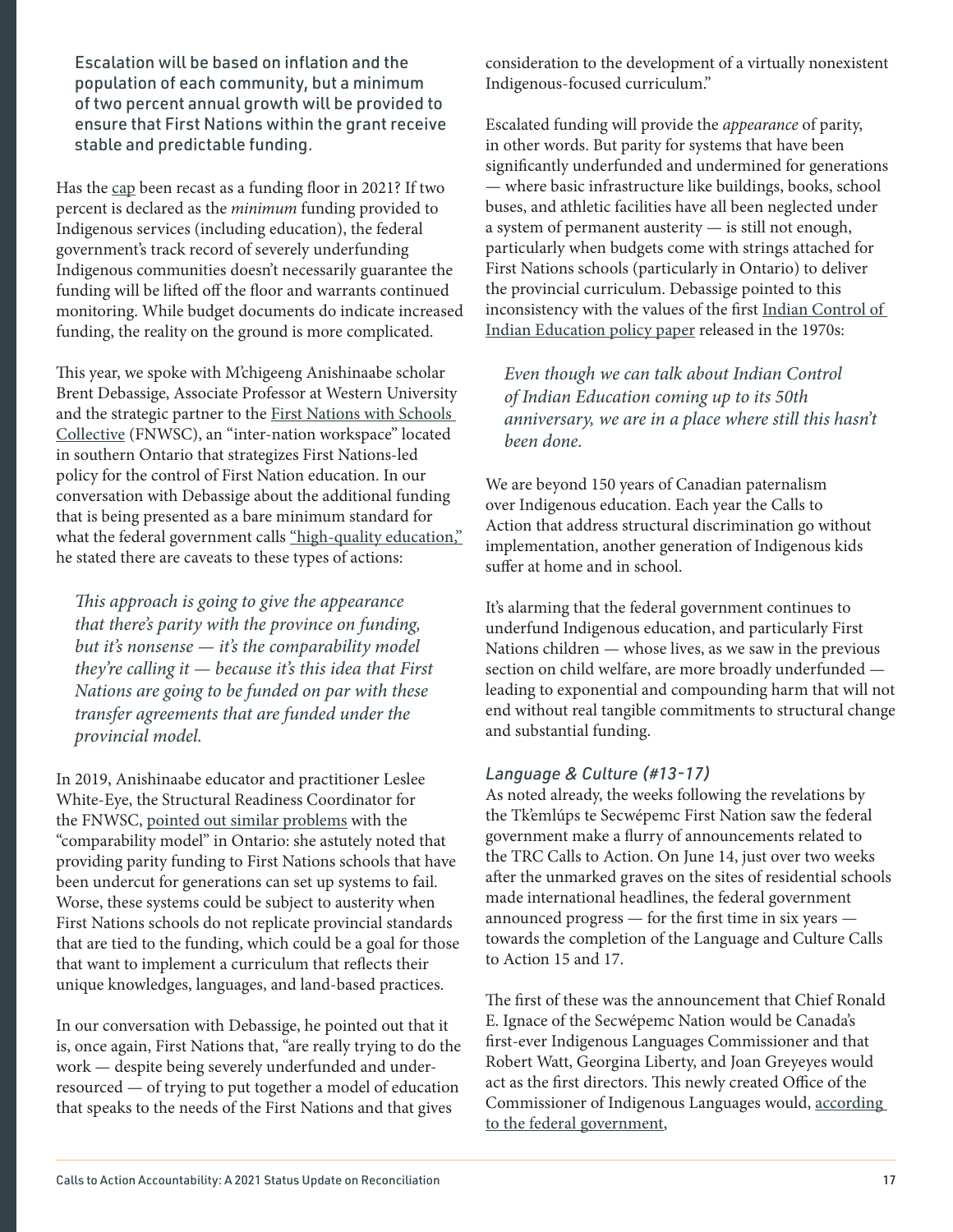[O]perate independently from the government of Canada and support Indigenous peoples in their self-determining efforts to reclaim, revitalize, maintain and strengthen Indigenous languages; promote public awareness of Indigenous languages; undertake research on the provision of funding and on the use of Indigenous languages in Canada; and provide culturally appropriate dispute resolution services and review complaints.

This marks a major milestone and, to our mind, meets for the time being, at least — the TRCs call that the federal government "appoint, in consultation with Aboriginal groups, an Aboriginal Languages Commissioner."

**While we will be watching to ensure that the Commission meets the goal of helping to "promote Aboriginal languages and report on the adequacy of federal funding of Aboriginal languages initiatives" as laid out in Call to Action 15, this was a welcome policy change.**

The other major [language announcement](https://www.canada.ca/en/immigration-refugees-citizenship/news/2021/06/minister-mendicino-minister-bennett-and-minister-miller-announce-that-indigenous-peoples-can-now-reclaim-their-traditional-names-on-immigration-ide.html) was that First Nations, Métis, and Inuit people would be able to "reclaim their Indigenous names, as written, on passports and other immigration documents," including "travel documents, citizenship certificates and permanent resident cards." This process, they also announced, "will be provided free of charge for 5 years."

Although we are genuinely surprised that it took six years to get to this point at the federal level, we nonetheless see this announcement as good news. It does not, however, mean that Call to Action 17 is complete. This is because it calls upon all levels of government "to enable residential school Survivors and their families to reclaim names changed by the residential school system by waiving administrative costs for a period of five years for the name-change process and the revision of official identity documents, such as birth certificates, passports, driver's licenses, health cards, status cards, and social insurance numbers."

While there has been movement on the federal level and by a handful of provincial and territorial governments, many provinces have not made comparable changes — posing a significant barrier to those trying to restore their traditional names. In fact, data from the federal government reveals [very few](https://www.thestar.com/news/canada/2021/08/28/why-canada-cant-print-this-womans-name-on-a-passport.html) have applied to reclaim those names. Why is that the case?

As the experience of Haíłzaqv activist and educator Jess Úsťi or Skwxwú7mesh facilitator and strategist Ta7talíya Nahanee show, individuals trying to have their traditional names recognized on their government-issued identification documents still face significant and often insurmountable barriers.

When Úsťi inquired about the process for legally changing her name in British Columbia so as to reclaim the traditional Haíłzaqv spelling of her surname — a name which Úsťi [notes](https://twitter.com/JessHausti/status/1403043827837898753?s=20) had been "anglicized by Indian agents generations ago" — [she was informed](https://www.cbc.ca/news/canada/british-columbia/heiltsuk-nation-indigenous-name-bc-government-identification-1.6093186), "Unfortunately, at this time, systems' limitations do not allow for the accommodation of any diacritical markers for provincial government photo ID," and that "where a diacritical marker cannot be accommodated, the letter will show without the marker." Or, as CBC journalist Betsy Trumpener summarized the situation in her story about Úsťi's efforts: "The only way to accommodate Indigenous names like Úsťi's is to anglicize them using the Latin alphabet."

These barriers, it turns out, are not just at the provincial level. As Ta7talíya Nahanee discovered upon trying to have her Skwxwú7mesh name used on her passport, she [was informed by the immigration department](https://www.thestar.com/news/canada/2021/08/28/why-canada-cant-print-this-womans-name-on-a-passport.html) that "its document-issuance systems can only print Roman alphabet with some French accents, as well as three symbols: apostrophe, hyphen and period. Numbers in names are not part of its functionality." According to the government, this is because the International Civil Aviation Organization standards require that "all passports and travel documents are machine-readable since they are used in computer systems by domestic and foreign border-control agencies, airlines and airports for ticket purchasing, reservations and boarding card printing."

When asked why the federal government didn't make this rather significant limitation clear at the time of their original announcement in June, a [department spokesperson](https://www.thestar.com/news/canada/2021/08/28/why-canada-cant-print-this-womans-name-on-a-passport.html) claimed that "during government consultations with organizations representing Indigenous communities… participants did not raise concerns around the use of the Roman alphabet." When Toronto Star reporter Nicholas Keung asked officials to name who, exactly, had been originally consulted, federal officials "would not disclose which organizations were part of the consultations."

After sitting on this policy for six years, the federal government had still clearly not thought through many of the existing basic technical barriers in place for Indigenous peoples trying to reclaim their traditional names. This is a half-measure towards implementing that Call and, we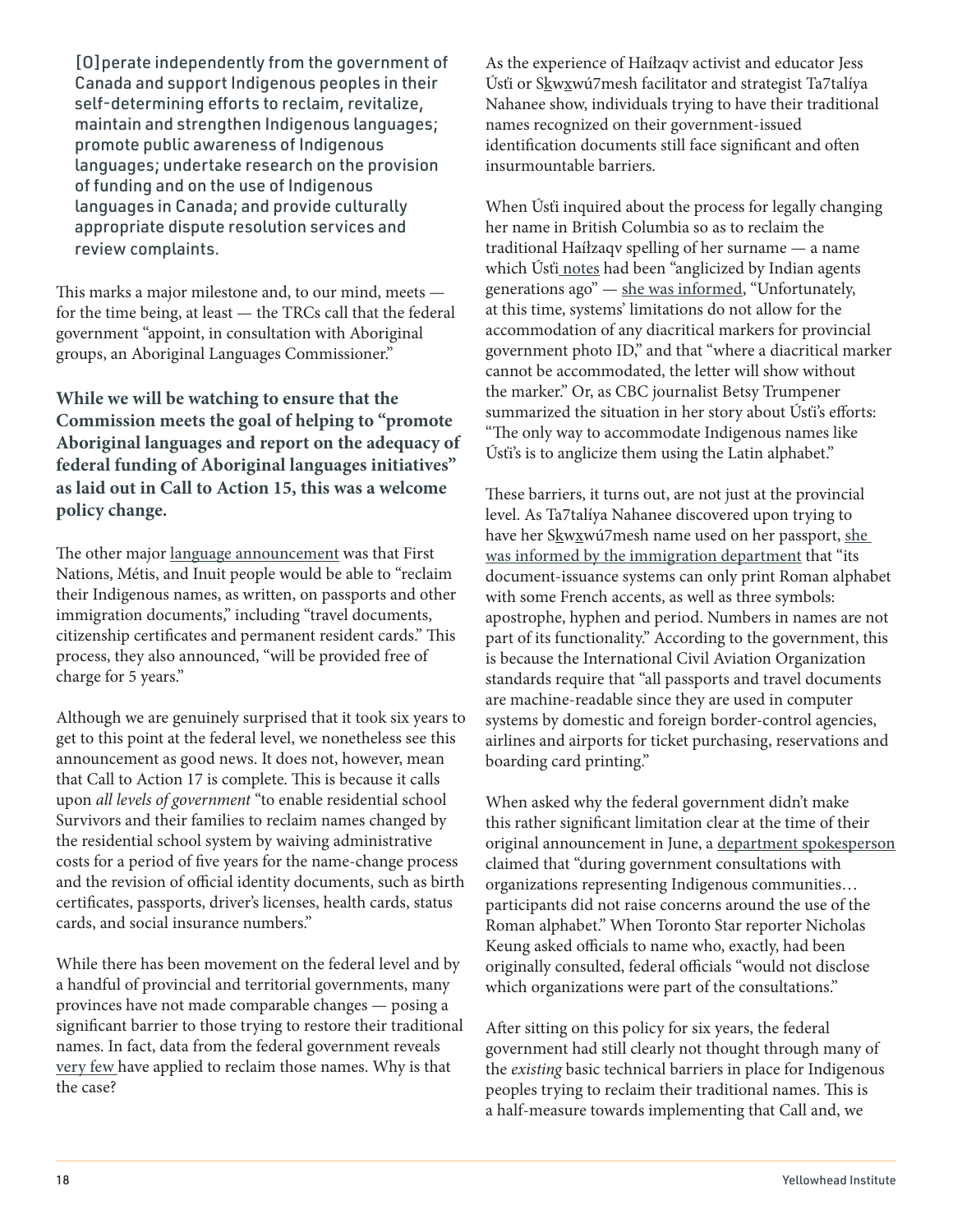hope, was not announced for political expediency given the context. But if so, it does not give us confidence in the seriousness of their commitment to completing the Calls to Action more generally.

### *Health (#18-24)*

For the second year in a row, Canada has not completed a single Health Call to Action. This is true despite the fact the pandemic continues to expose both the importance of the Health Calls to Action as well as the profound human costs of Canada's inaction when it comes to closing the health care gap between Indigenous and non-Indigenous peoples.

None of this should come as a surprise, especially given that the government of [Canada's own website](https://www.rcaanc-cirnac.gc.ca/eng/1524499024614/1557512659251) created to track their progress towards completing the Health Calls to Action was last updated in September 2019 — and consists mostly of spending and programs announced in 2018.

Despite this, though, much has happened since we wrote our report last year — including the vaccination of millions of Canadians and the arrival of the more infectious Delta and Omicron COVID-19 variants. Perhaps most importantly, the year started with Indigenous peoples being given priority access to vaccines along with other "at-risk" groups, including health care providers and residents of long-term care facilities. The reason why public health officials prioritized Indigenous communities when it came to Canada's vaccine rollout ultimately reflected the existing crisis in Indigenous communities, which were already facing the overlapping crises of overcrowded housing, high rates of poverty, food insecurity, lack of access to safe and clean drinking water, and barriers to accessing quality health care.

As we reported last year: it's no wonder, then, that in the leadup to the vaccine rollout, many Indigenous communities were already experiencing COVID-19 rates well in excess of their non-Indigenous neighbours. Indeed, during the third and fourth waves, Indigenous communities, especially in the North, experienced the highest infection rates in the country. Canada's existing failures in areas ranging from health care to housing to clean water infrastructure had clearly made Indigenous peoples uniquely vulnerable to the threat of a highly contagious pathogen like COVID-19.

As Ian Mosby and Jaris Swidrovich — the latter of whom is a Saulteaux/Ukrainian Assistant Professor in the Leslie Dan Faculty of Pharmacy at the University of Toronto wrote earlier this year in the Canadian Medical Association Journal, prioritizing Indigenous peoples for vaccination was clearly the right move. However, it also sent a dangerous message to communities that already had good reason to be vaccine-hesitant given their experience with both [medical](https://globalnews.ca/news/4202373/indigenous-people-medical-experiments-canada-class-action-lawsuit/)  [experimentation](https://globalnews.ca/news/4202373/indigenous-people-medical-experiments-canada-class-action-lawsuit/) and racial discrimination by health care providers. As Mosby and Swidrovich noted in their [March](https://www.cmaj.ca/content/193/11/E381)  [2021 analysis](https://www.cmaj.ca/content/193/11/E381):

Recent statements that Canada could not meet its pledge to end boil water advisories by March 2021 because of COVID-19 — all while early priority shipments of the vaccine are being sent to Indigenous communities — only feeds into the narrative that Indigenous Peoples are being used to test the safety and effectiveness of the vaccine before it is administered to the rest of the population.

Throughout the past year, while working at a mass clinic run by the Saskatoon Tribal Council, Swidrovich put into practice the key recommendation from their article that vaccine messaging and programming will be "more effective if delivered directly by Indigenous Elders, leaders and health practitioners who have trust and credibility in their communities." And, as he told us in a recent conversation, this highlighted what Calls to Action such as 20 — which calls upon the federal government to "recognize, respect, and address the distinct health needs of the Métis, Inuit, and off-reserve Aboriginal peoples" — might actually look like in practice.

**"Right at the door," Swidrovich told us, "the first thing you do after sanitizing your hands is smudging. And so, right away, it felt like, 'This is for me; this is a clinic for me.'" The important takeaway, though, was that "the whole experience just felt normal — but in an Indigenous sense of normal." In the case of the Saskatoon clinic, this meant moving through the space in a circular, clockwise fashion, and being met with mostly Indigenous immunizers, support staff, and helpers.** 

Once again, though, it was Indigenous peoples, communities, and organizations doing the heavy lifting to create this kind of Indigenous-centered health care delivery — not the federal or provincial governments. And what's more: for smaller communities without the resources of the Saskatoon Tribal Council, the process has proven to be extremely challenging. This perhaps explains why, in many parts of the country, vaccination rates for Indigenous peoples continue to [lag](https://www.thestar.com/news/gta/2021/11/04/theyre-going-to-be-exposed-low-vaccination-rates-in-toronto-indigenous-communities-raise-fears-for-winter.html) [behind the national average](https://www.fnha.ca/about/news-and-events/news/covid-19-vaccination-numbers-add-up-to-a-concern-for-first-nations-population).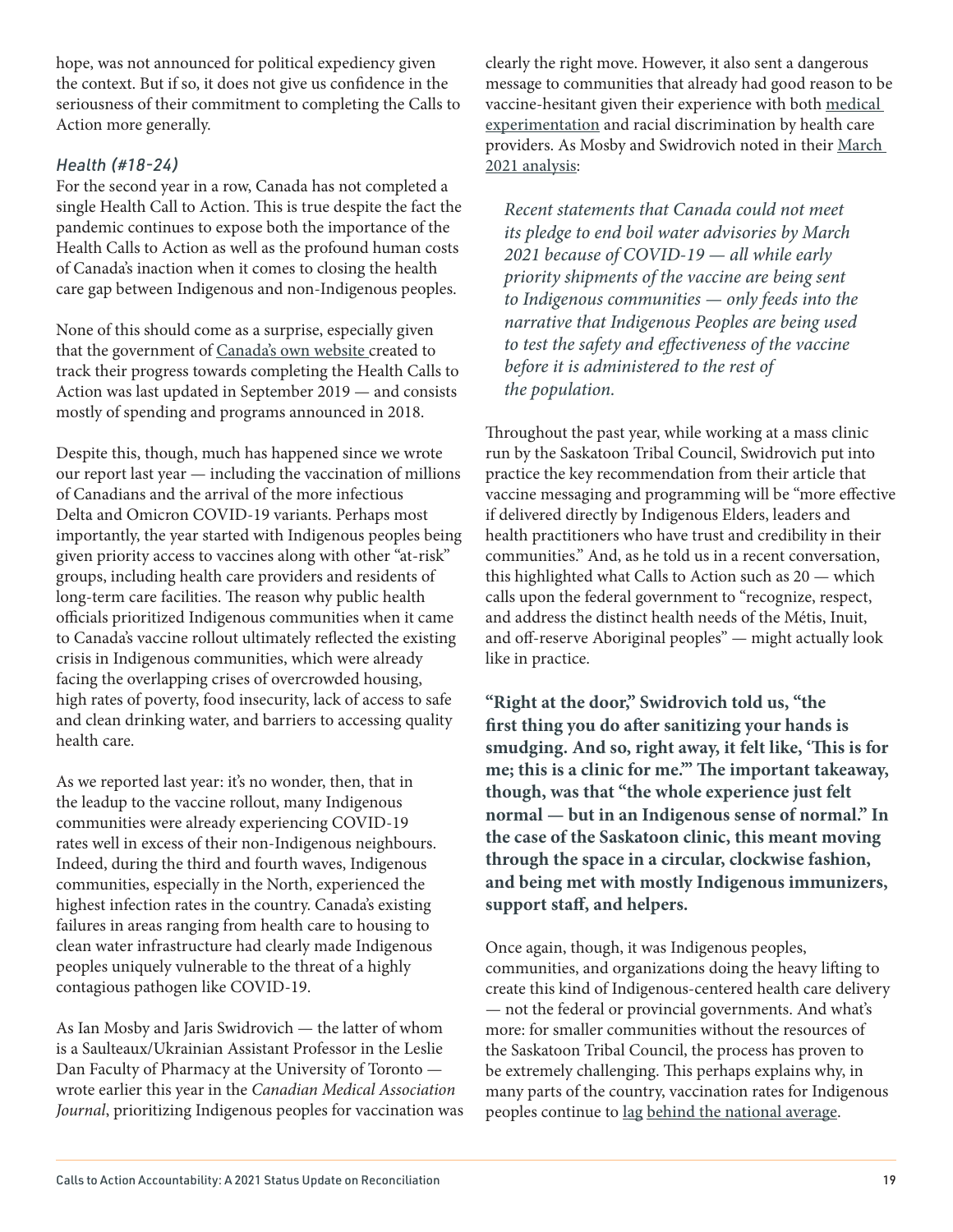Perhaps the most disturbing trend in recent months, however, has been that on-reserve rates of COVID-19 cases have consistently been [three](https://twitter.com/CPHO_Canada/status/1441390729037819906/photo/1) and [four times](https://twitter.com/CPHO_Canada/status/1460715442440441861) the national average — but even as high as [seven](https://twitter.com/CPHO_Canada/status/1466445237614780418/photo/1) and [eight times](https://twitter.com/CPHO_Canada/status/1453391304877125635) in some weeks. While prioritizing vaccinations for Indigenous people was an essential step, it was by no means able to overcome the structural issues that the Calls to Action were created to address.

When we asked Swidrovich why he thought there had been so little movement towards completing Calls to Action 18- 24 more generally, he framed it in a way that spoke to the conclusions of our [earlier reports](https://yellowheadinstitute.org/wp-content/uploads/2020/12/yi-trc-calls-to-action-update-full-report-2020.pdf). "Honestly," he told us, "Indigenous people are just not seen as the highest priority." He pointed to examples of how many resources can be brought to bear during emergencies.

Look, for instance, with what we've been able to do with COVID by making it a priority, or what we're able to do when there's a natural disaster. When these kinds of things happen, the necessary resources are made available and then things change.

We are, Swidrovich pointed out, six years on from when the TRC released its final report. "If these Calls to Action were even close to being that much of a priority," he told us, "Well, this would be a very different world already." Given the endemic chronic and infectious health indicators for Indigenous people in Canada, we have to wonder why.

At the time of writing, Canada has begun consultations on new Indigenous health care legislation. Perhaps in the 2022 Report we'll be able to speak more positively about Calls to Action 18-24.

### *Justice (#25-42)*

Canada has made little progress towards dismantling the structural racism at the heart of a justice system in which Indigenous peoples make up more than [30 percent of](https://www.canada.ca/en/public-safety-canada/news/2020/01/indigenous-people-in-federal-custody-surpasses-30-correctional-investigator-issues-statement-and-challenge.html)  [inmates](https://www.canada.ca/en/public-safety-canada/news/2020/01/indigenous-people-in-federal-custody-surpasses-30-correctional-investigator-issues-statement-and-challenge.html) in federal prisons, despite being only five percent of the national population. This figure, as we reported last year, is up 25 percent from when the TRC's Final Report was published in 2015.

It's no wonder, then, that some experts now view Canada's prisons as the ["new residential schools."](https://www.macleans.ca/news/canada/canadas-prisons-are-the-new-residential-schools/) Correctional facilities are viewed in this light because institutional discrimination — rooted in the legacy of colonialism results in these exceptionally high rates of incarceration. Do Indigenous peoples commit more crimes? Not necessarily. But because of their socio-economic status and racism in

Canadian society, Indigenous people are incarcerated more frequently, for longer, and in higher security institutions. And, in light of this very clear systemic discrimination, we predict that the ongoing mass incarceration of Indigenous peoples will be the focus of future class action lawsuits, tearful national apologies, and promises that "this will never happen again" — maybe even by the very same people overseeing the system right now.

After all, these numbers should be a source of national shame and soul searching. They should prompt an emergency response by all levels of government. The scale to which Indigenous communities, families, and individuals have historically been and are currently being harmed by the justice system is nearly unimaginable. Instead of an emergency response or any sense of urgency on the part of policy-makers, Canada's response has been, for all intents and purposes, small tinkering around the edges of a system in need of a complete overhaul.

Take the [federal government's own reporting](https://www.rcaanc-cirnac.gc.ca/eng/1524502695174/1557513515931) on its progress towards meeting key Calls to Action, such as number 30, which calls upon "federal, provincial, and territorial governments to commit to eliminating the overrepresentation of Aboriginal people in custody over the next decade, and to issue detailed annual reports that monitor and evaluate progress in doing so."

There have not, of course, been any detailed annual reports published, so, realistically, we still don't have access to a meaningful metric of genuine progress. The federal government, however, points to Bill C-75's provisions relating to bail conditions and jury selection as examples of progress. While these are welcome changes, [most critics](https://saskatoon.ctvnews.ca/family-supporters-of-colten-boushie-still-seeking-radical-change-to-justice-system-1.5305935) believe the federal government did not go nearly far enough. In a commentary on Bill C-75's changes to the jury selection system, for instance, Kent Roach, the University of Toronto Professor and Prichard Wilson Chair in Law and Public Policy, [has argued](https://cbr.cba.org/index.php/cbr/article/view/4615/4481) that while the changes addressed some of the specific issues related to the Gerald Stanley trial, "more comprehensive jury reform is necessary."

It is unfortunate that Bill C-75 was not more aggressive in terms of imposing more robust standards, rooted in substantive equality, to allow for a jury's composition to be challenged when Indigenous peoples and other racialized groups overrepresented in the justice system are underrepresented on the jury.

The federal government's analysis of their progress on Call to Action 30 points to areas where they have "invested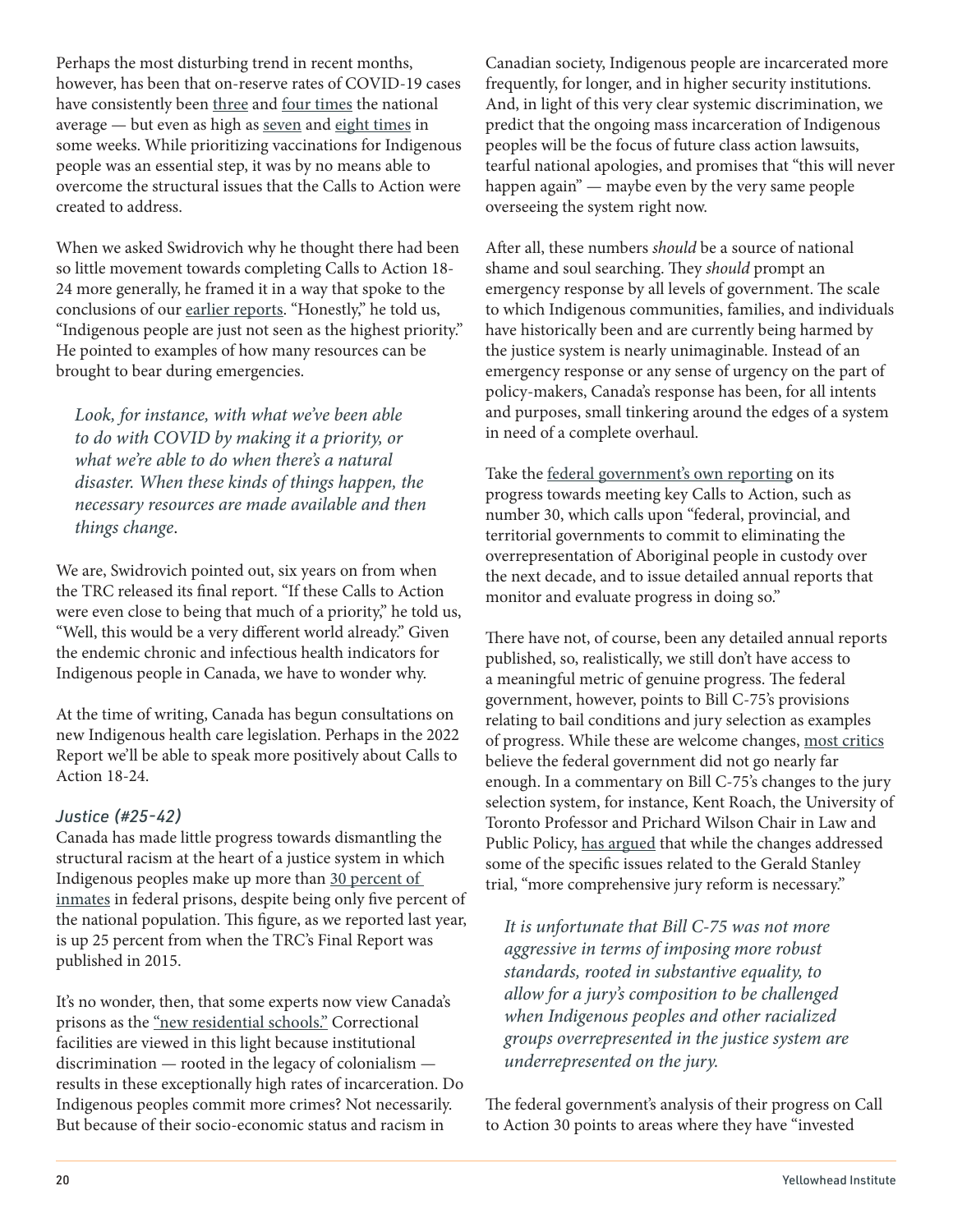in Indigenous community-based programs that support initiatives that have shown to reduce reoffending and address the root causes of offending." Specifically, they point to the fact that "Budget 2017 provided approximately \$11 million in ongoing funding for the Indigenous Justice Program, while Budget 2016 increased ongoing funding for the Indigenous Courtwork Program by \$4 million."

Not only are these examples already years out of date, but they are woefully inadequate by any standard. As [CBC's Beyond 94 analysis argues](https://newsinteractives.cbc.ca/longform-single/beyond-94?&cta=30), "The Indigenous Justice Program is not a new initiative in response to the TRC's Calls to Action" and its predecessor, the Aboriginal Justice Strategy, "received the same level of funding — \$11 million a year — under the previous federal government."

Similarly, the Indigenous Courtwork (ICW) Program has also existed in one form or another for decades before the TRC published its final report. While the increase in funding announced in 2016 was important and necessary, it also ["represented the first federal funding increase for](https://www.justice.gc.ca/eng/rp-pr/cp-pm/eval/rep-rap/2018/icp-papa/p5.html)  [the ICW Program since 2002-03,"](https://www.justice.gc.ca/eng/rp-pr/cp-pm/eval/rep-rap/2018/icp-papa/p5.html) and was, therefore, long overdue. Yet even with these announced increases, the program in Manitoba saw its overall [budget decline by 25](https://www.winnipegfreepress.com/local/nobodys-helping-them-manitobas-indigenous-courtworker-program-on-decline-567820142.html)  [per cent](https://www.winnipegfreepress.com/local/nobodys-helping-them-manitobas-indigenous-courtworker-program-on-decline-567820142.html) between 2018 and 2019 due to funding squabbles between the provincial government (who cut their share of the program's budget) and the federal government (who would only agree to match Manitoba's funding). The result? As the [Winnipeg Free Press](https://www.winnipegfreepress.com/local/nobodys-helping-them-manitobas-indigenous-courtworker-program-on-decline-567820142.html) reported last year: by 2020, the Manitoba program had only seven employees, down from 15 in 2014.

Even if these funding announcements were adequate, the fact that funding for these programs is simply dwarfed by the money Canada is spending to fight Indigenous peoples in court speaks volumes. According to a [December 2020](https://www.aptnnews.ca/national-news/trudeau-spent-nearly-100m-fighting-first-nations-in-court-during-first-years-in-power/)  [analysis](https://www.aptnnews.ca/national-news/trudeau-spent-nearly-100m-fighting-first-nations-in-court-during-first-years-in-power/) by APTN, Crown-Indigenous Relations and Northern Affairs Canada (CIRNAC) spent \$58 million on legal services in 2020, which was "two times more than the RCMP or Defence Department respectively and more than any federal department other than the Canada Revenue Agency." This spending includes, for instance, between \$5 and \$9 million "fighting Cindy Blackstock and First Nations kids at the Canadian Human Rights Tribunal" since 2007, and "\$3.2 million in court costs fighting survivors of St. Anne's Indian Residential School since 2013."

When we asked Vuntut Gwitchin lawyer and Yellowhead board member Kris Statnyk why this is the case and why, ultimately, there's been so little progress, he pointed to the work of the TRC itself as an explanatory framework.

"We just need to read the report," he told us.

I always go back to volume six, chapter two of the Final Report, which talks about the fundamental role of Indigenous law in the process of reconciliation. And it's pretty explicit that Canadian law is a tool of colonialism, is an impediment to reconciliation, and needs to be transformed. It's also explicit that Indigenous law needs to be part of defining what reconciliation is and that's going to be different, based on the diversity of Indigenous peoples and their distinct cultures and experiences.

Statnyk added that it was not just Crown governments who were preventing meaningful change. "I think the legal profession, itself, is still a huge obstacle. It's a notoriously conservative space and has never really embraced or respectfully engaged with Indigenous legal traditions in ethical ways." Part of this, he suggested, is that the Calls to Action themselves pose a kind of "existential crisis for Canadian law":

Repudiating the doctrine of discovery and Terra Nullius — not to mention litigation practices and laws that are based on them — could, in my view, be the only call to action in this whole report. If that was truly acted upon and embraced in a meaningful way, and we systematically overturned the racist notions underpinning Canadian laws that Indigenous peoples are lawless and incapable of governing for themselves, then everything else would flow from that.

This is the fundamental challenge with the substantive Calls to Action: they require Canadians to ask critical questions of themselves and the origins of this country, as well as about the origins of their own wealth and capacity for meaningful transformation. The Justice Calls to Action and the limited attention given to them reveals an unwillingness to both confront those questions and to challenge the Canadian identity with its myths of fairness. What we see regarding Indigenous people in the Canadian justice system is unfair, devastating, and — frankly — criminal.

Once again, at the time of writing, the federal government has announced plans to address the high incarceration rates of Indigenous peoples through the [repeal of mandatory](https://www.cbc.ca/news/politics/liberals-remove-mmps-from-criminal-code-1.6276568)  [minimum sentences legislation](https://www.cbc.ca/news/politics/liberals-remove-mmps-from-criminal-code-1.6276568). But we suspect that, given the scope of the challenge, that this will not prove to be nearly enough to make the necessary structural changes to Canada's justice system.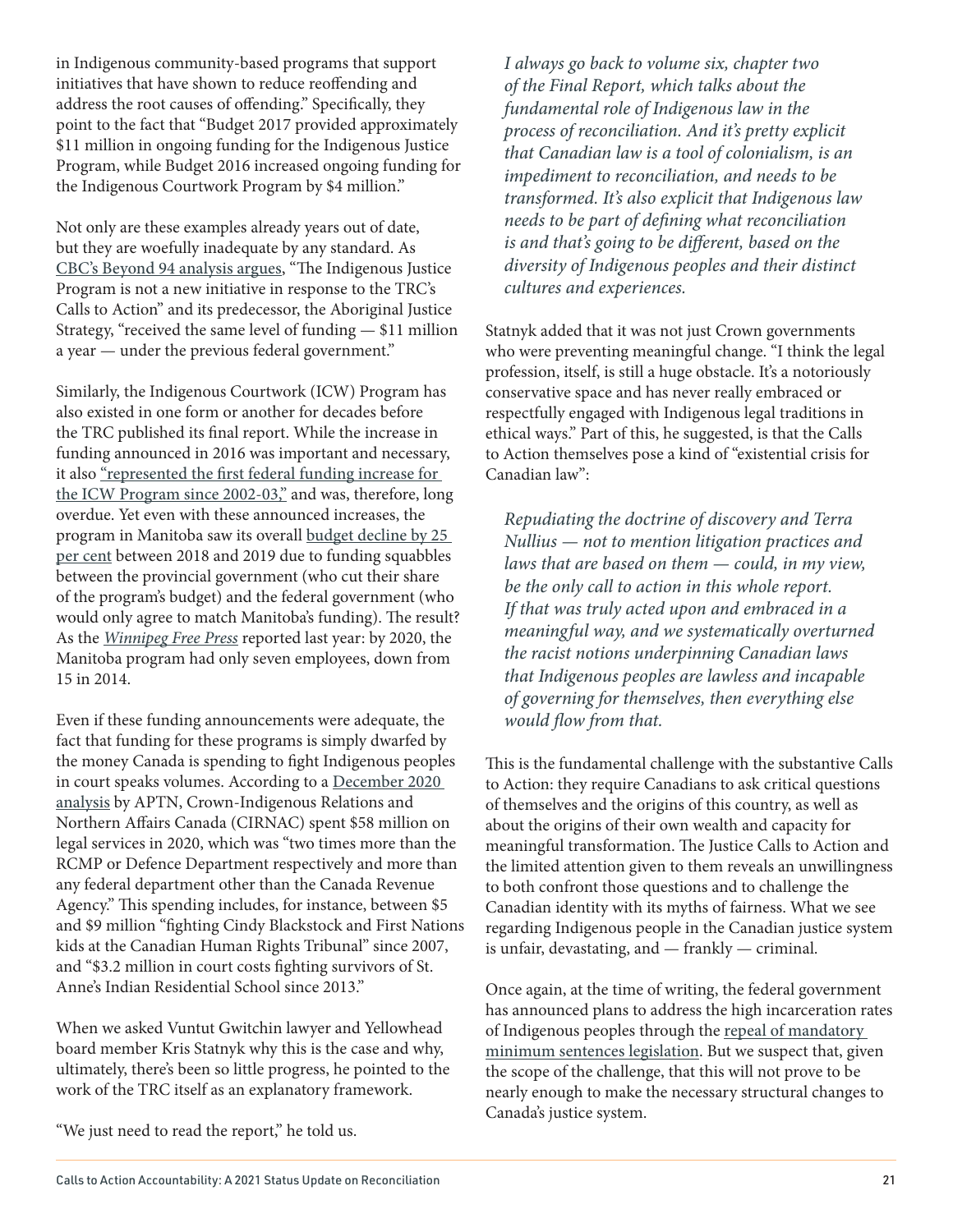**The pain and the impact of finding children's graves is so great; I don't feel like you should put a dollar amount on this process. A child's life is priceless. Communities need to be given anything and everything that they need in order to do the work to find out where the resting places are to get justice and accountability for who's responsible for the deaths of their children. And then work toward healing. "**

- KISHA SUPERNANT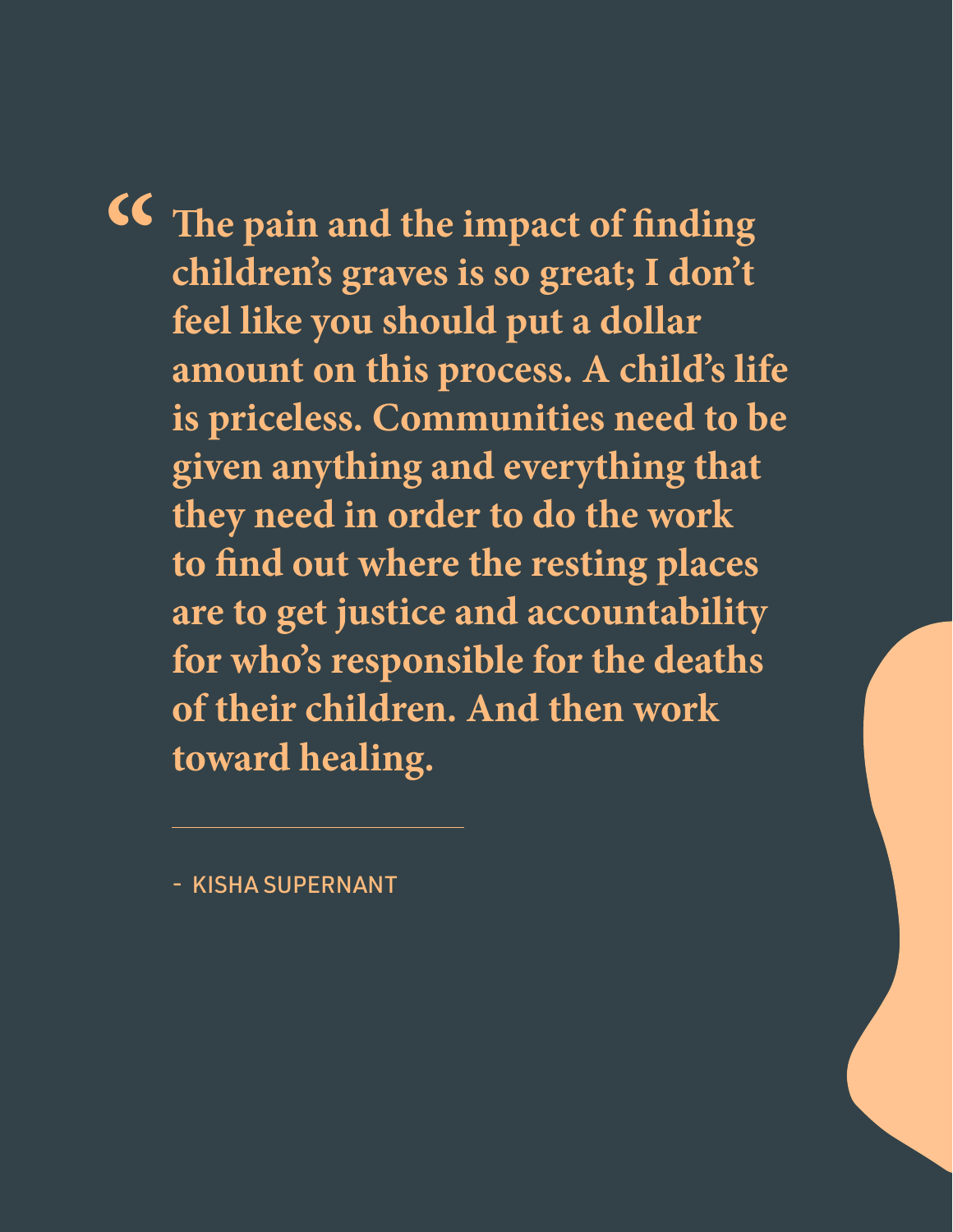### Part 3.2: Reconciliation

Reconciliation Calls to Action (#43-94) deal with 17 subcategories of measures that are meant to:

a) advance inclusion of Indigenous peoples in various sectors of society;

b) educate Canadian society at large about Indigenous peoples, residential schools, and reconciliation; and, to our minds most importantly,

c) establish practices, policies, and actions that affirm Indigenous Rights.

THIS PAST YEAR, we have seen the most progress on the Reconciliation side of the Calls to Action, though largely in areas that are symbolic in nature. This has been true in each year of the Report. Calls to Action 43-94 propose strategies to advance reconciliation in Canada, and comprise the majority of the completed Calls, totalling eight complete, including two additional complete calls for 2021. These include:

#48: Adoption of UNDRIP by Churches and faith groups

 #49: Rejection of the Doctrine of Discovery by Churches and faith groups

#72: Federal support for the National Centre for Truth and Reconciliation's National Residential School Student Death Register

#80: National Day for Truth and Reconciliation, observed September 30 (announced June 3, 2021)

#83: Reconciliation agenda for the Canada Council for the Arts

#85: Reconciliation agenda for APTN

#88: Long-term support from all levels of government for North American Indigenous Games

#94: Citizenship Oath reflecting commitments to Treaty Relationships with Indigenous peoples (announced June 21, 2021)

The following discussion will focus on three of the 17 subcategories, with check-ins and discussions of completed or soon-to-be completed Calls to Action.

*Missing Children and Burial Information (#71-76)* This year, we spoke with Métis archeologist Dr. Kisha Supernant — Director of the Institute of Prairie and Indigenous Archeology and a Professor in the Department of Anthropology at the University of Alberta — for an update on these Calls to Action. "It's very, very early days," Supernant reminded us. "These are Calls to Action, which are going to take years to be met, so it's not quite as simple as creating a National Day for Truth and Reconciliation."

In 2020, we reported that while there was no progress on completing the Calls to Action regarding Missing Children and Burial Information, there was still important movement happening behind the scenes. We now know that at least part of this movement was 20 years in the making, which culminated in the May 2021 announcement by Tk'emlúps te Secwépemc.

This announcement, according to Supernant, resulted in a government response to either reiterate, increase, or create new funds for the Missing Children and Burial Information work to be led by Indigenous communities. Still, [the funding has fallen short](https://kitchener.ctvnews.ca/funding-to-search-ontario-s-residential-schools-falls-short-six-nations-chief-says-in-letter-to-premier-1.5650747) for the significant needs of longstanding sites such as The Mohawk Institute, Canada's first and longest-running residential school, which operated for nearly 140 years.

While increased funding moves toward the completion of these Calls, there is still the added complication of capacity limits for this sensitive work. Approaching the arduous process of recovering graves in an ethical and culturallysensitive way makes for logistically complex work, as Supernant noted:

Resources are more than money, and one of the big challenges that I see is the huge burden on communities to figure out every component that is involved. It is a very complicated process. And what's happening is the communities are trying to figure out who to turn to in order to get reliable advice. Most people don't know how groundpenetrating radar works, so they're not going to have [the] in-house capacity to be able to survey these giant landscapes around the schools.

There exist few Indigenous experts in this field that Indigenous communities can turn to. Supernant's institute alone is working with over 35 First Nations seeking Indigenous experts to assist in recovering graves of their children outside Canada's residential schools. What's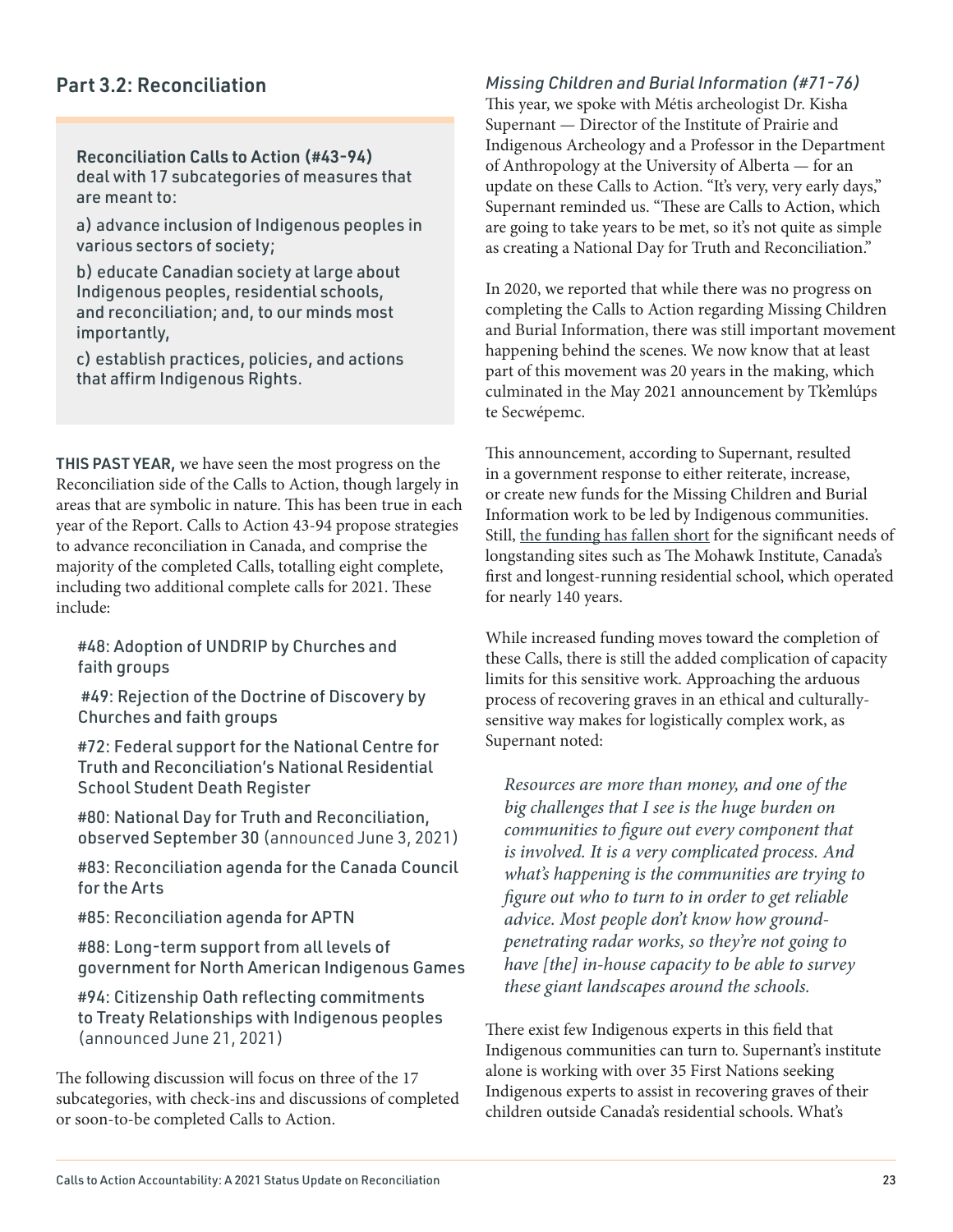more, there is the ongoing concern that we raised in last year's report: increased reconciliation funding means newly resourced Indigenous Nations could be the target of exploitation by companies seeking to profit from their pain. Supernant referred to companies like [SNC-Lavalin](https://www.reddeeradvocate.com/news/some-indigenous-leaders-say-snc-lavalin-cant-make-up-to-to-first-nations-people-with-offer-of-help/) who are "coming out of the woodwork" to contract groundpenetrating radar services originally used to identify and repair pipeline infrastructure:

One of the Nations we worked with early on pulled up this big stack of proposals and said, 'These are all the quotes that have been sent to me since the news from Kamloops came out.'

While some [welcomed](https://www.opasquiatimes.com/news/view/1689) the assistance, Supernant worries the influx of corporate-led for-profit approaches will lead to cut corners or hasty processes being created by companies that are more interested in the novelty of these revelations or in taking performative action that improves their reputation, rather than being attentive to building genuine relationships with Indigenous communities. Again, Indigenous people — in this case, experts like Supernant are left trying to support communities through challenging circumstances in the absence of adequate resources:

I've been working with my fellow archeologists to try to coordinate efforts to offer at least a reliable source of information, on top of working with individual communities. We are trying to do what the federal government should've done from the beginning, which is coordinate the national conversation.

In addition to the limited capacity, there is still the stark reality that many First Nations and Indigenous communities are experiencing renewed grief as a result of this work. As Supernant told us:

The pain and the impact of finding children's graves is so great — I don't feel like you should put a dollar amount on this process. A child's life is priceless. Communities need to be given anything and everything that they need in order to do the work to find out where the resting places are to get justice and accountability for who's responsible for the deaths of their children. And then work toward healing: at Tk'emlúps te Secwépemc, they are talking about needing funding for a Healing Centre. And there are communities who want to establish museums to educate Canadians about

this history and make sure that it's not forgotten. All of these things need to be resourced, and right now, I'm not even sure communities know how best to access them because they're still in the process of just grieving.

While some Indigenous Nations are doing the sensitive and difficult work of identifying gravesites, there are still [outstanding archives](https://www.cbc.ca/news/canada/manitoba/residential-school-records-omi-archive-rome-1.6277490) that are [set to be released](https://www.cbc.ca/news/canada/saskatoon/government-residential-school-records-30-days-1.6275067). Calls to Action 71 and 77 both call upon different agencies to provide outstanding archival information and records on child deaths to the National Centre for Truth and Reconciliation. Even though some agencies are reportedly cooperating with these Calls, on November 15, 2021, CBC reported that some residential school records and archives had been [moved to the Vatican](https://www.cbc.ca/news/canada/ottawa/residential-school-records-now-in-rome-researchers-survivors-concerned-1.6241449). Recently, Crown-Indigenous Relations Minister Marc Miller announced a new volume of federal residential school records would be [turned over](https://globalnews.ca/news/8427609/liberals-appeal-residential-school-payments-dropped-miller/) in early 2022.

In previous years, we've critiqued the federal government's lack of adequate updates on their "Delivering on Truth and Reconciliation Commission Calls to Action" [website](https://www.rcaanc-cirnac.gc.ca/eng/1524494530110/1557511412801), which to our minds, signals a lack of commitment in not only their completion, but their transparency in delivering on the Calls to Action.

**On July 5, [Indigenous Watchdog](https://indigenouswatchdog.org/), an independent research site that tracks the Calls to Action weekly (produced by Douglas Sinclair of Peguis First Nation), reported that the federal government had "updated" several parts of their website, including the section on Missing Children and Burial Information but that, in fact, [no discernible changes](https://indigenouswatchdog.org/2021/07/05/the-government-of-canada-updated-the-trc-calls-to-action-web-site-the-truth-not-a-single-word-was-changed/)  [could be identified](https://indigenouswatchdog.org/2021/07/05/the-government-of-canada-updated-the-trc-calls-to-action-web-site-the-truth-not-a-single-word-was-changed/) from the previous updates made in 2019.**

Sinclair suggests that only the dates were updated in response to significant media attention from national and international outlets. If true, this would very much reflect the predictable trend of "reconciliation as performance" that Canada has mastered. As Sinclair writes, "What does that say about the government's commitment to honesty, transparency, accountability — and respect?"

### *Canadian governments and the United Nations Declaration on the Rights of Indigenous People (#43-44)*

On June 21, National Indigenous Peoples Day, Bill C-15, An Act respecting the United Nations Declaration on the Rights of Indigenous Peoples (UNDRIP), became law. According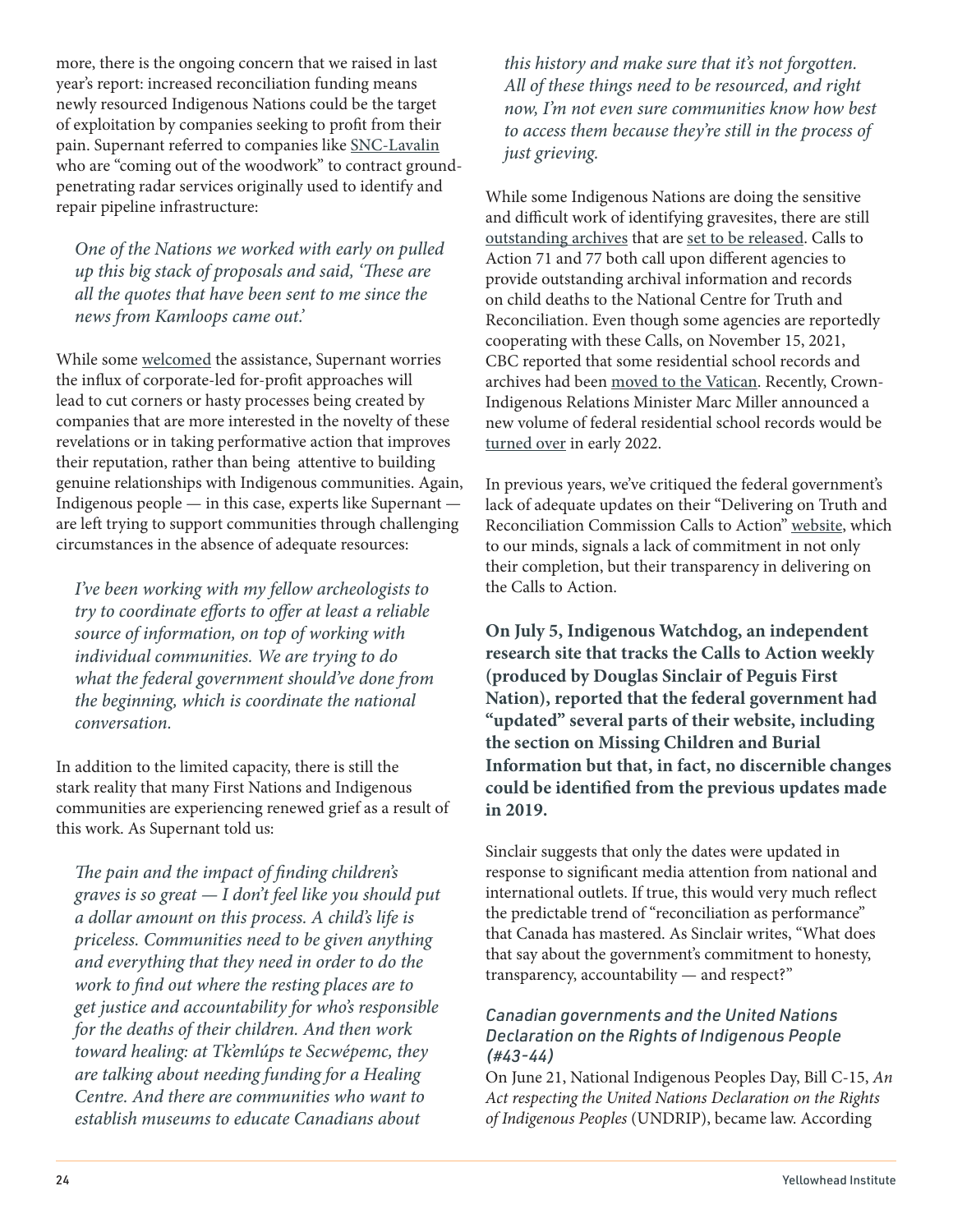to the [Department of Justice](https://www.justice.gc.ca/eng/declaration/about-apropos.html), the legislation "responds to the Truth and Reconciliation Commission's Call to Action 43 and the National Inquiry into Missing and Murdered Indigenous Women and Girls' Calls for Justice" by creating "a framework for reconciliation, healing and peace, as well as harmonious and cooperative relations based on the principles of justice, democracy, respect for human rights, non-discrimination and good faith."

This is an important first step and does represent a response, but we are still a long way from seeing the federal government "fully adopt and implement the United Nations Declaration on the Rights of Indigenous Peoples as the framework for reconciliation" as outlined in Call to Action 43. The federal government stresses in [its own explainer](https://www.justice.gc.ca/eng/declaration/about-apropos.html) on Bill C-15,

The Act requires that the action plan be developed as soon as possible and no later than two years after it has come into force. Once completed, the plan must be tabled in Parliament and will be made available to the public. The action plan can then be renewed and updated as needed.

To get a better sense of how both the federal UNDRIP law and BC's Declaration on the Rights of Indigenous Peoples Act address the TRC's Calls to Action, we spoke to Vuntut Gwitchin lawyer and Yellowhead board member Kris Statnyk. On the federal legislation, Statnyk was not optimistic. "They've adopted a legislative framework," he told us. "But as to how it will be implemented federally, we have a very similar provincial framework in BC." And this example, he pointed out, does not inspire much in the way of confidence.

One of the biggest problems with both pieces of legislation, from Statnyk's perspective, was that they don't really address the key issues at stake for many communities — namely, land and resources.

Both federally and provincially, two fundamental components of UNDRIP are restitution of land and redress. But land and redress are still largely absent from the conversations on UNDRIP implementation. The focus seems to be about consent and trying to define consent by agreement and in less threatening ways — ways where it can be exercised predictably and jointly with the provinces or the federal government. So we might have consent-based decision-making, but what

about Indigenous peoples' ownership and control of their lands and the resources? What about the fact that Indigenous peoples and not the Crown own the trees and minerals, even under Canadian law?

Statnyk also worries that areas like criminal justice and law won't receive the same attention as Canada develops its "action plan" to implement UNDRIP.

There's now this statutory requirement to make federal laws consistent with UNDRIP. But what does that mean for the criminal code and the worsening circumstances of mass incarceration of Indigenous peoples? What is the justification for incarcerating any Indigenous person under Canadian law when UNDRIP says we should have our own justice systems? The calls to action are saying we should be funding Indigenous people that have their own community-based justice systems grounded in their own legal traditions for peace-keeping and responding to harms. Yet, there are still only a handful of those types of systems being implemented in communities, but with grossly insufficient resources and mandates supporting them to do so.

Statnyk told us, "The major red flag in the UNDRIP legislation, both provincially and federally, is that there's no accountability, other than an annual report that the minister submits to Parliament or the legislature saying, 'This is what we've done.'" This means that the federal government is, in effect, defining UNDRIP in as narrow a manner as possible.

In my view, you have these very recent pieces of federal law dealing with lands and resources, such as the Impact Assessment Act and Fisheries Act, where — if you dig into the Hansard and what they were saying in the law development process, they're basically saying, 'In our view, this is consistent with UNDRIP. Which means that, at least when it comes to lands and resources that the Federal Government has responsibility over — which really isn't that much outside of fisheries and reserve land — they're saying that, 'Consistent with UNDRIP means consultation, "considering" traditional knowledge, and an ability to enter into agreements.' But on the ground, we still have the Mi'kmaq unable to govern their own fishery under their Treaty right.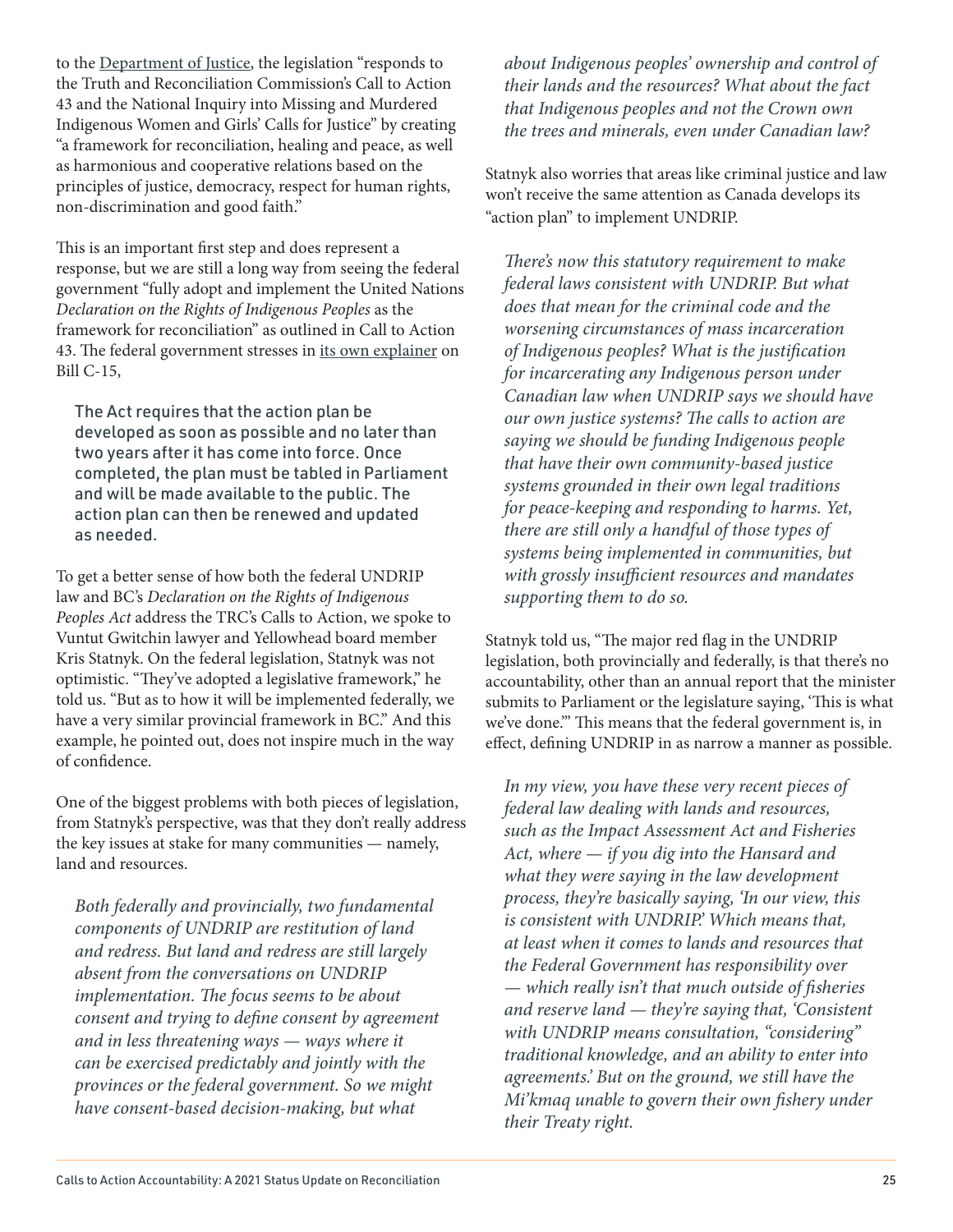**There's now this statutory requirement to make federal laws consistent with UNDRIP. But what does that mean for the criminal code and the worsening circumstances of mass incarceration of Indigenous peoples? What is the justification for incarcerating any Indigenous person under Canadian law when UNDRIP says we should have our own justice systems? "**

**The Calls to Action are saying we should be funding Indigenous people that have their own community-based justice systems grounded in their own legal traditions for peace-keeping and responding to harms. Yet, there are still only a handful of those types of systems being implemented in communities, but with grossly insufficient resources and mandates supporting them to do so.**

- KRIS STATNYK

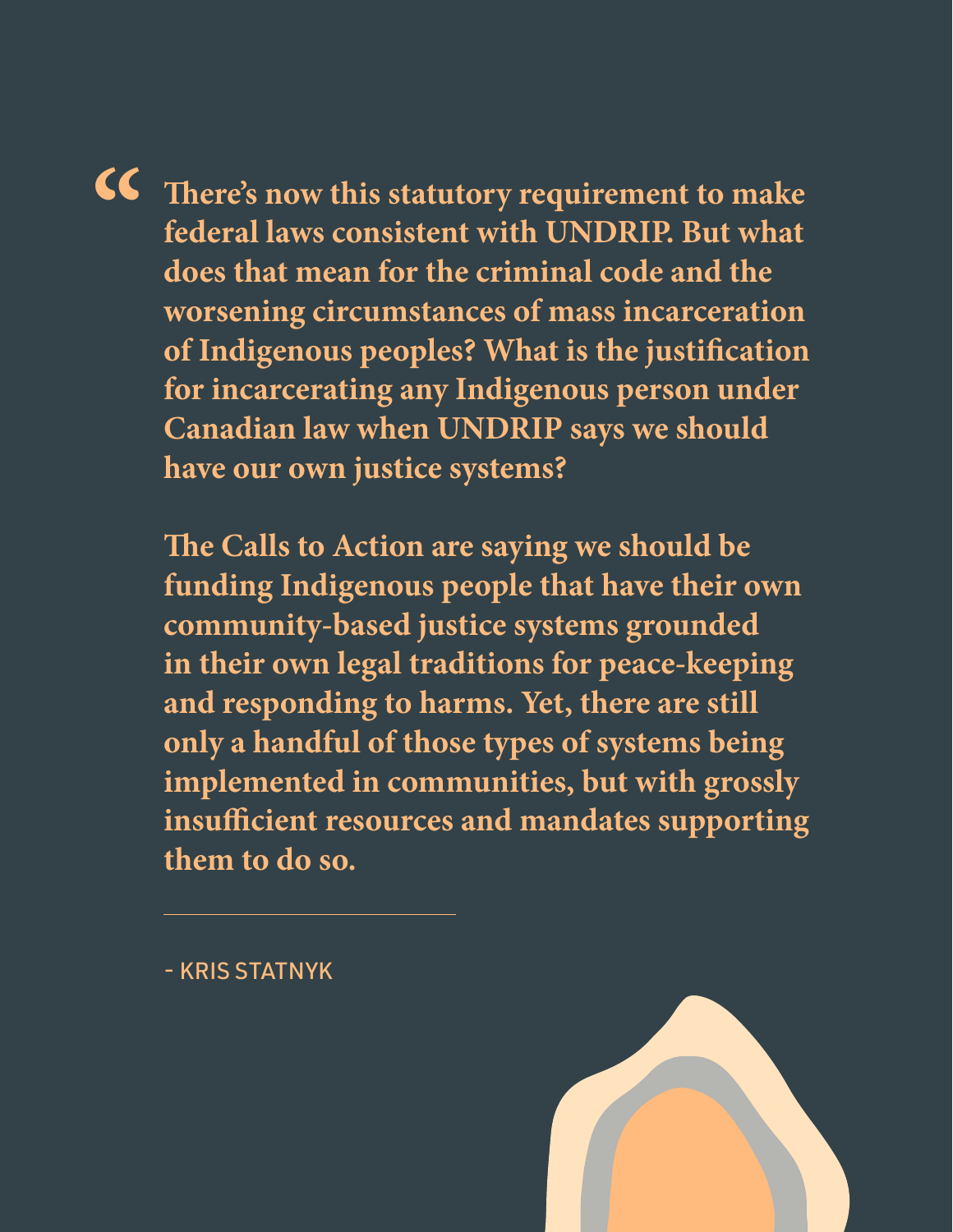This is an interpretation challenge that seems central to the 15-year dispute between Canada and Indigenous peoples on what the Declaration actually means. We spoke to Gchi'mnissing Anishinaabe Hayden King, Executive Director at Yellowhead and researcher on Declaration implementation, about whether the legislation marks a shift in Canada's approach. Agreeing with Statnyk, King argued that,

As long as Canada can interpret progress on the Declaration in these narrow ways where consultation equals consent, for instance, and there is no independent monitoring of UNDRIP implementation, we'll have this ongoing conflict where the federal government is heralding progress and Indigenous peoples are pointing to the proliferating use of injunctions against land defenders. While the action plans and year-end reports to Parliament are meant to be collaborative, I very much suspect we'll see more conflict on the nature of consent but also on how to measure implementation.

For King, it seems as though the "enabling" nature of the legislation means enforcing the Declaration in Canada will be a very long road. So, yet again we'll have to wait and see what happens as the federal government begins its process of co-developing these action plans with Indigenous organizations and communities, whether the interpretive issues remain a challenge, and the critically important conversations about consent are addressed.

At the time of writing, the Justice Department has [established](https://www.canadianlawyermag.com/practice-areas/esg/justice-minister-david-lametti-outlines-agenda-for-indigenous-justice-issues-as-parliament-opens/361905) an UNDRIP Secretariat to begin coordinating work on the action plan. One positive sign on this Call to Action is the emergence of municipalities adopting UNDRIP. Both the City of [Vancouver](https://council.vancouver.ca/20210309/documents/b2.pdf) and the Northern community of [Inuvik](https://www.cbc.ca/news/canada/north/inuvik-adopts-united-nations-declaration-for-indigenous-rights-1.5928542) have signalled an engagement with the Declaration.

### *Museums and Archives (#71-76)*

There has been no change to the status of the Calls to Action related to Museums and Archives. But there have, nonetheless, been some signs of movement.

In November, for instance, the Royal British Columbia Museum [announced](https://www.cbc.ca/news/canada/british-columbia/royal-bc-museum-decolonization-closing-exhibits-1.6235672?cmp=rss) it would be "closing sections of the First People's gallery on its third floor as it seeks to decolonize the institution." This followed a very public resignation of the Royal BC Museum's CEO following what the CBC described as "allegations of racism from Indigenous staff."

These, of course, were more than just allegations. Based on a review conducted by an independent investigator retained by the BC Public Service Agency, a June 2021 ["Report to](https://royalbcmuseum.bc.ca/assets/RBCM_report_8070_FINAL_06.pdf)  [British Columbians"](https://royalbcmuseum.bc.ca/assets/RBCM_report_8070_FINAL_06.pdf) confirmed that the Royal BC Museum "is a dysfunctional and 'toxic' workplace with a culture of fear and distrust" and that "there have been acts of racism and discrimination at the Museum," particularly against Indigenous and other equity-seeking groups. Importantly, the report also found that the anti-Indigenous racism was structural in nature and, in fact, are at the very core of the museum's mandate.

The Royal British Columbia Museum is home to thousands of spectacular photographs, films, recordings and cultural treasures that represent up to 10,000 years of Indigenous history from across the province. The Museum acknowledges that many of those Indigenous belongings, records and remains were unethically acquired or stolen, and that many of those Indigenous materials are personal belongings that represent the devastating damage inflicted on Indigenous families and cultures through colonization, the Indian Act, the Potlatch Ban era and residential schools.

The Royal British Columbia Museum recognizes that Indigenous peoples have the right to the restitution of their ancestors and cultural, intellectual, religious and spiritual property taken under cultural and economic duress and in violation of their laws and traditions.

This important report and the soul searching undertaken by the Royal BC Museum were not, however, undertaken voluntarily. As the report notes, they were sparked by the high-profile and very public July 2020 resignation of Haida Royal BC Museum employee, Lucy Bell — the Head of Indigenous Collections and Repatriation — "citing racism she experienced at the Museum as one of the reasons for her departure."

This is because, in a July 2020 speech to her colleagues, Bell outlined very specific racist comments from colleagues and executives as well as the Royal BC Museum's culture of "outright discrimination, white privilege, bullying and micro-aggressions." Bell told the Victoria [Times Colonist](https://www.timescolonist.com/local-news/staff-survey-results-not-good-after-allegations-of-racism-at-royal-bc-museum-chairman-4686221) that the "last straw" was the failure of Royal BC Museum CEO Jack Lohman to respond to specific reports of racist comments made during an anti-racism Zoom seminar "held in response to George Floyd's killing and the Black Lives Matter movement."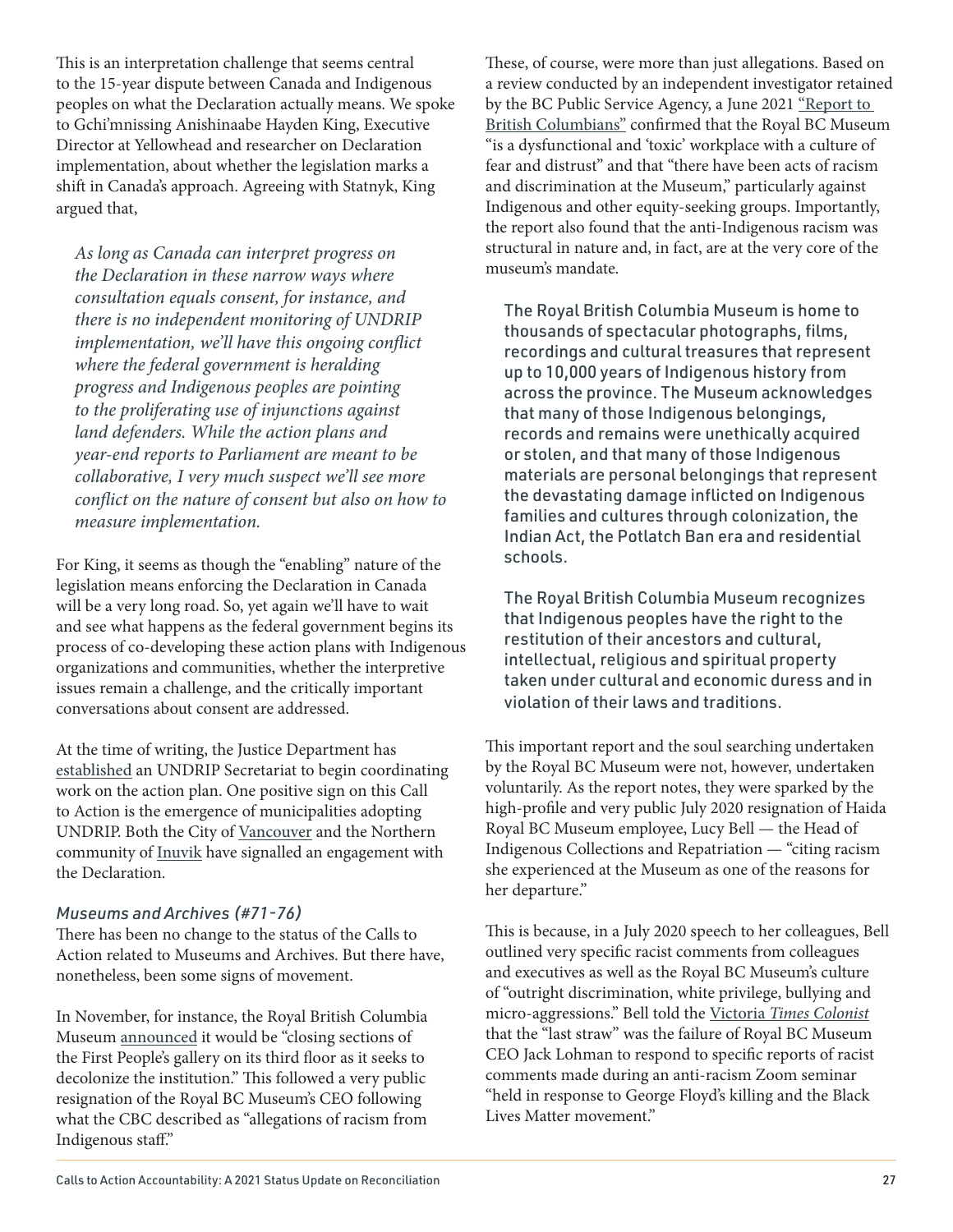Bell's role in instigating the institutional review that ultimately led to the significant changes to the museum's policies and practices were later confirmed by the Royal BC Museum's own report on the matter. "Lucy Bell's resignation was a watershed moment for the Museum and its Board," [the report notes](https://royalbcmuseum.bc.ca/assets/RBCM_report_8070_FINAL_06.pdf), "which, in accordance with the Public Service Act, immediately called on the PSA to carry out an independent investigation into the matter."

**So, here again, we have Indigenous peoples doing the work — with Lucy Bell quitting her job to be heard — while museums and other institutions choose to respond only after literally decades of pressure and in a year when the horrors of residential schools were once again making international headlines.**

What's more, is that many museums have yet to make the kinds of changes promised by the BC Royal Museum. [Blackstock noted](https://twitter.com/cblackst/status/1435914522192236549?s=20) after visiting the Canadian Museum of History earlier this year, the displays related to the histories of Indigenous peoples were out of date, incorrect, and even filled with typos. Additionally, the museum was using the First Nations' sacred items — such as memorial poles and First Nations feast houses — as the backdrop for public events, including [Halloween light shows](https://twitter.com/cblackst/status/1435915539222827010), "transforming First Nations Houses full of sacred items into haunted houses," in which "bar stations are also routinely set up at the base of the poles."

All of this highlights the importance of the as-yetunfinished Call to Action 67, which calls for "a national review of museum policies and best practices to determine the level of compliance with the United Nations Declaration on the Rights of Indigenous Peoples and to make recommendations."

While there has been some movement on Call to Action 70 in recent years, the "report with recommendations for full implementation of these international mechanisms as a reconciliation framework for Canadian archives" is contrary to what [CBC's Beyond 94 project states](https://newsinteractives.cbc.ca/longform-single/beyond-94?&cta=70) — [still](https://archives2026.files.wordpress.com/2020/07/reconciliationframeworkforarchives_july2020_en.pdf)  [in draft form](https://archives2026.files.wordpress.com/2020/07/reconciliationframeworkforarchives_july2020_en.pdf) and, according to our conversations with individuals involved, has not yet been finalized.

### *Sports and Reconciliation (#87-91)*

Given our decision last year to remove Call to Action 90 from our list of "complete" Calls to Action, we were interested in revisiting the issue and assessing any renewed progress. We spoke once again with Dr. Janice Forsyth a member of the Fisher River Cree Nation and Associate Professor of Sociology and Director of Indigenous Studies

at Western University in London, Ontario — to get her perspective.

We also drew on an analysis of Call to Action 90 done earlier this year by [University of Alberta Law students](https://ualbertalaw.typepad.com/faculty/2021/03/re-trc-call-to-action-90-funding-for-indigenous-athletes-and-programs.html) who gave the federal government a grade of D- on this Call to Action, writing that the funding currently being allocated "is a start but in the end, it does not represent a serious push to invest in Indigenous athletes on a more proportionate scale as compared to non-Indigenous athletes."

Ultimately, we believe no additional Sports and Reconciliation progress has been made, and that 90 remains incomplete.

Forsyth, for her part, did point to a few hopeful signs in the area of Sports and Reconciliation. One of these was the establishment of an Indigenous Sports standing committee — led by Indigenous sport leaders — in the Federal, Provincial, and Territorial Sports Commission (FPTSC), the body where many of the funding decisions related to Calls 87-91 will ultimately be decided upon. Another hopeful sign was that the federal government recommitted itself to funding for the 2023 North American Indigenous Games (NAIG), which are currently being organized to make up for the postponement of the 2020 games in Nova Scotia because of the pandemic. "The government could have just easily walked away and said, 'No, you already got your money, now you need to figure out how to make it work three years later,'" Forsyth told us. "But, instead, they're committed to refunding the Games to get them going. I think that's really important because what it shows is government support and interest in moving Call to Action 88 along."

But as Forsyth also warned, that doesn't fix the problems with the existing NAIG funding framework, which is still being used to fund the 2024 Games. As Forsyth made clear in our conversation — and which we discussed in our 2020 report — the funding for NAIG covers the cost of hosting the games, leaving travel and their accommodations a provincial responsibility. "So the teams have to make up the shortfall, somehow," Forsyth explained. "And that's very different from the Canada Games where it's all paid for." Forsyth's hope, then, is that a future funding framework addresses these issues and, ideally, funds NAIG athletes on the same level as it does the mostly non-Indigenous athletes competing in the Canada Games.

The progress made on Sport and Reconciliation, in other words, has not marked a significant departure from the pre-TRC relationship between Indigenous sports organizations and the federal, provincial, or territorial governments.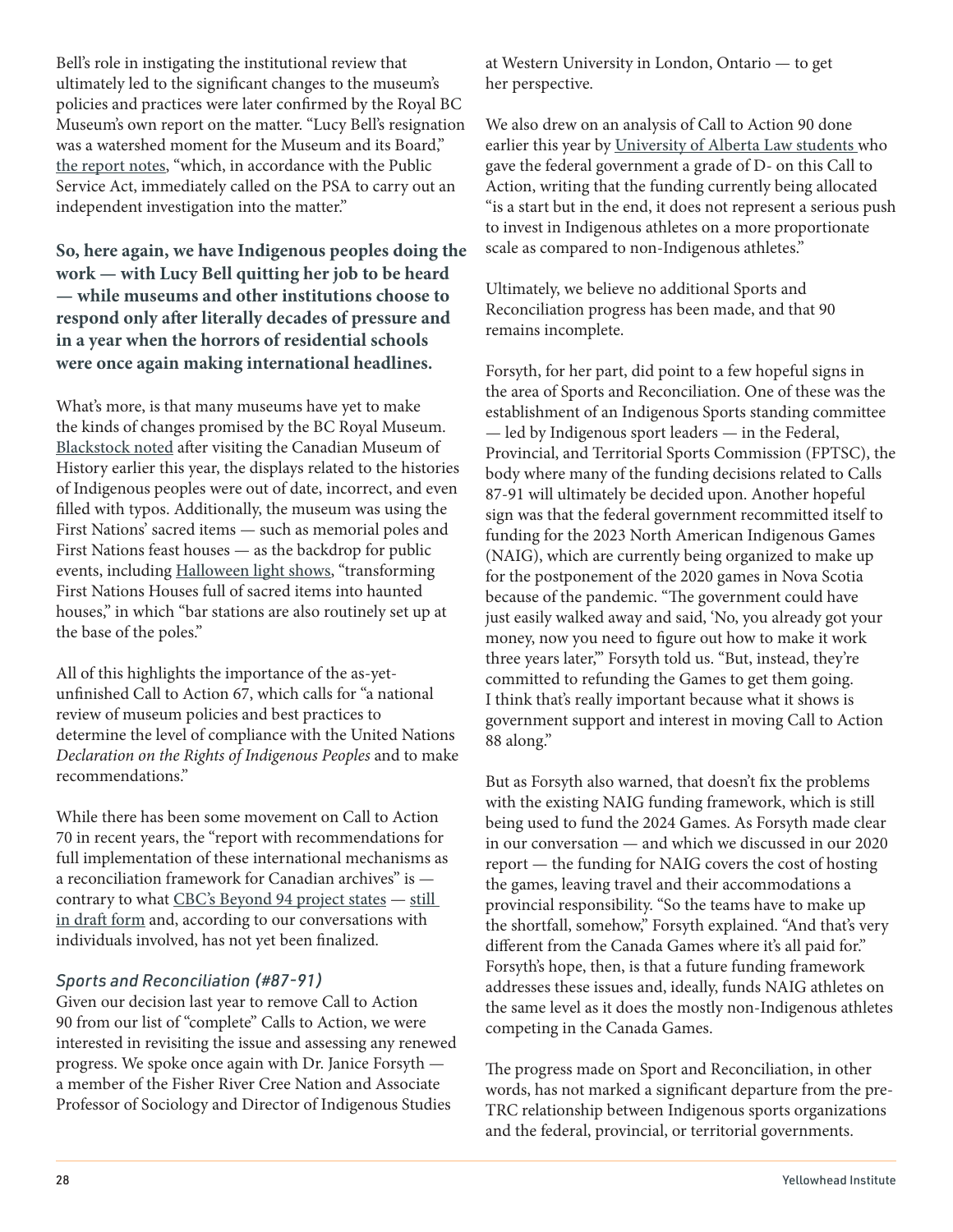**...the only way to breathe life back into the conversation on reconciliation would be for Canada to first accept the truth that there are too many systems still in place that actively harm Indigenous peoples, particularly the most vulnerable. Accepting this truth exposes any notion of simply 'repairing' the relationship between Indigneous peoples and Canadians for what it is: pure fantasy. "**

**Five years, we believe, is more than enough time to test the strength and meaningfulness of that commitment. And, unfortunately, Canada has fallen far short of these commitments and has, by any reasonable metric, received a failing grade when it comes to the 94** 

> **Real and meaningful transformative change to underlying systems of oppression — not just individual tinkering around the edges of a broken colonial machine is, therefore, required.**

<sup>-</sup> EVA JEWELL & IAN MOSBY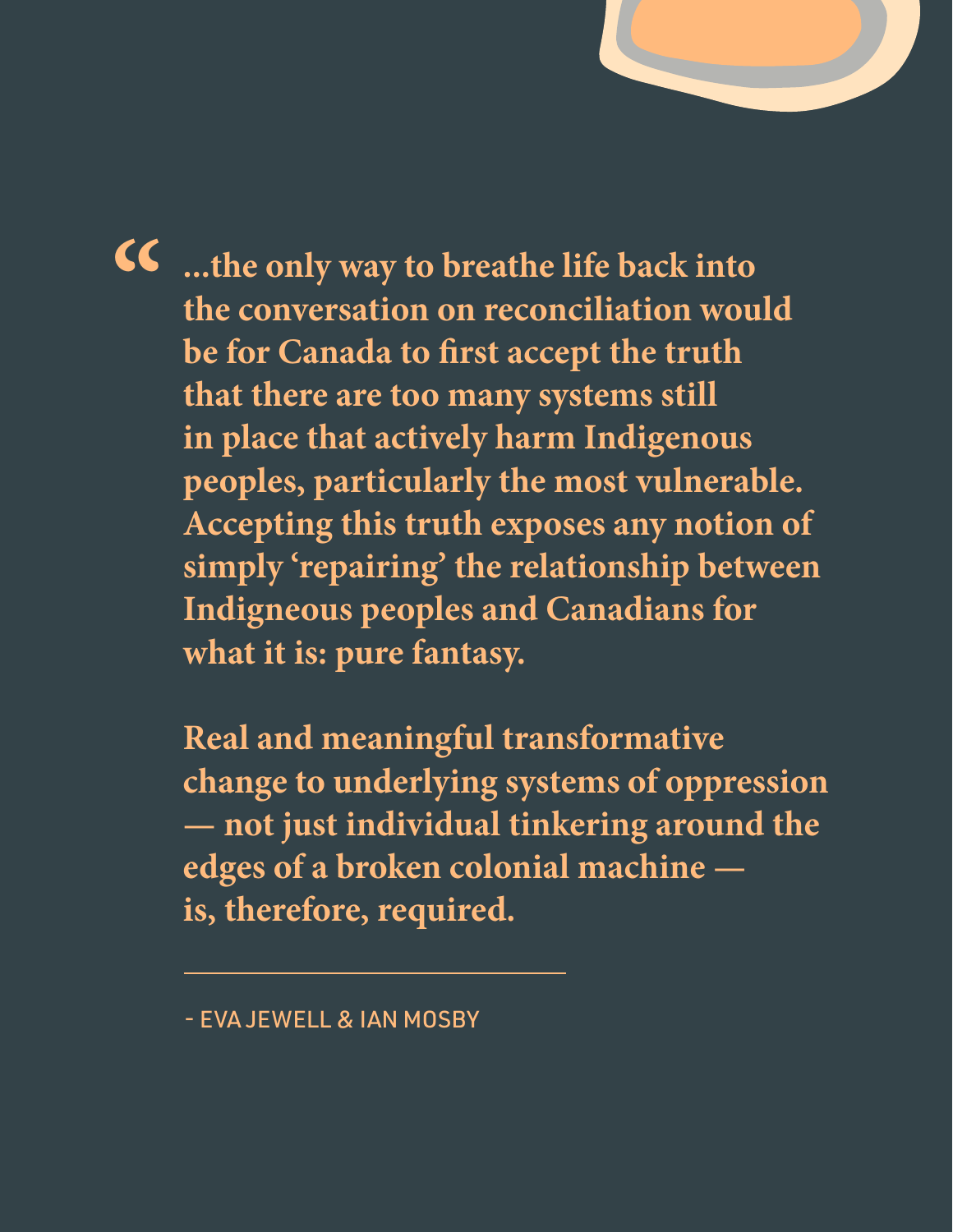### PART FOUR

### Conclusion: 2021 Findings Three Calls Completed, Low Hanging Fruit

IN OUR 2020 REPORT, we highlighted five Calls to Action that could be realistically completed within the year if there was enough political will. From that list of five Calls, the following three were acted upon in the three weeks following the first revelations of children's graves outside residential schools:

#15 - Appointed a language commissioner (announced June 14, 2021)

#80 - National Day for Truth and Reconciliation (announced June 3, 2021)

#94 - Citizenship Oath (announced June 21, 2021)

That is more movement on the Calls to Action in three weeks than in the last three years!

Any completed Call to Action is welcome news. But why did it take the profoundly disturbing findings of thousands of unmarked graves on the grounds of residential schools across the country to see Canada begin to make reconciliation a priority? And what does it mean that the Calls to Action that Canada did complete were also arguably the easiest — most of the symbolic gestures we alluded to as "low hanging fruit" in the introduction? We even wonder if some of these symbolic calls actually tended to benefit Canadians more immediately than Indigenous communities. When considering the National Day for Truth and Reconciliation and the amendment of the Citizenship Oath, Supernant aptly captured what many others had been telling us: "I think, unfortunately, Indigenous peoples' needs are still not the ones that are being met."

It was remarkable to us the degree to which external shame and embarrassment can motivate action. Where "reconciliation" happened to occur this year, it was in response to pressure brought to bear by the [international](https://www.nytimes.com/2021/05/28/world/canada/kamloops-mass-grave-residential-schools.html) [attention](https://www.theguardian.com/world/2021/may/28/canada-remains-indigenous-children-mass-graves) focusing on the growing evidence of Canada's history of genocide. "When there's international outcry and Canada's reputation is on the line," Supernant said, "that is when we see action." We, ourselves, had to wonder: would these Calls to Action have been implemented if not for the revelations and the ensuing public pressure?

**An even more disturbing question remains: if morbid and traumatizing revelations of Indigenous children's graves advanced completion on Calls to Action that are only symbolic, what will have to happen for Canada to complete Calls to Action that are substantive?**

While we have noted some progress on more substantive issues — including increased funding in some areas we also know that this progress is not as straightforward as it may seem. The creation of the new Office of the Commissioner of Indigenous Languages, for instance, marked the completion of Call to Action 15. But the Commission's work will only be meaningful if it spurs substantive movement on Call to Action 14 — particularly section iii, which calls for the federal government to "provide sufficient funds for Aboriginal-language revitalization and preservation." As we pointed out last year, the fact that French language instruction is currently funded at more than 40 times that of Inuktut language programs in Nunavut shows just how far we have to go.

A key area of concern we've identified going forward is that, where increases in funding do take place in Legacy Calls to Action such as Child Welfare and Education, a parity approach is being used — with the goal being to fund Indigenous systems on par with other systems instead of an equity approach that would address structural shortfalls from decade upon decade of underfunding. Both Blackstock and Debassige warned that this would give only the appearance of more resources in the short term and could ultimately create precarious conditions for First Nations and Indigenous communities who not only lack systemic and financial stability but are also attempting to produce structures that reflect their unique values as Indigenous peoples instead of using the mainstream approaches that have failed them all along.

Once again, though, the pace of real substantive change remains glacial. For those of us who have taken on the accounting of this progress, it is frankly exhausting — so much so, that it's uncertain if we'll continue this work for a 2022 report. We can be certain, after all, that there will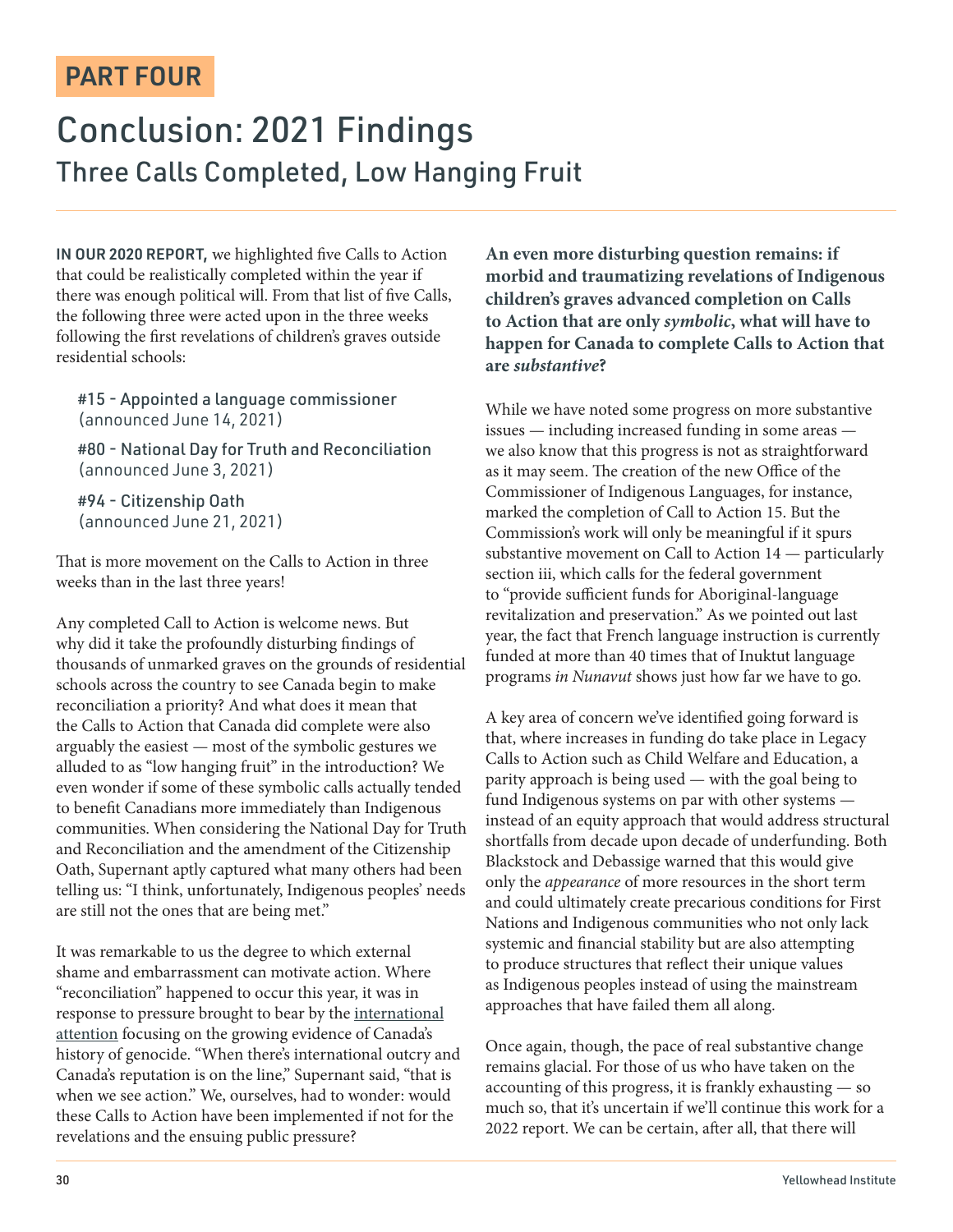be fewer among the next generation who are interested in reconciliation as a meaningful project. As Statnyk told us:

I think there will be a reckoning, or maybe we're already seeing a reckoning with young people. I still think about last year when young people across the country were saying, 'reconciliation is dead.' I think there's a need to reflect on that and these Calls to Action.

If this isn't already true, can the project of "reconciliation" even be saved? Has it already been so thoroughly co-opted as to be meaningless?

To our minds, the only way to breathe life back into the conversation on reconciliation would be for Canada to first accept the truth that there are too many systems still in place that actively harm Indigenous peoples, particularly the most vulnerable. Accepting this truth exposes any notion of simply "repairing" the relationship between Indigenous peoples and Canadians for what it is: pure fantasy. Real and meaningful transformative change to underlying systems of oppression — not just individual tinkering around the edges of a broken colonial machine — is, therefore, required.

After all, what does it mean that — when asked by an Indigenous youth how he could possibly trust or respect the federal government "after 150-plus years of lies and abuse to my people" — the Prime Minister boasted of his government's "progress" towards ending boil water advisories, despite the fact that his government hadn't even lived up to their own promise to end all boil water advisories by March 2021? What does it mean when a failure to do the absolute bare minimum required, to provide something that all other Canadians are able to simply take for granted, is presented as a measure of success?

We might be forgiven, then, for concluding that Canada is working harder to [manage its feelings](https://soundcloud.com/therednationpod/unlocked-canada-is-an-empire) about the violence it commits than it is to stop that violence.

As we've shown throughout this report: Indigenous advocates, communities, and organizations have been doing the heavy lifting of forcing the government's hand on meaningful reconciliation — often through decades of litigation, or by investigating the grounds of their own homelands where residential schools were built. It is in these examples where we've seen the meaningful progress that will advance reconciliation: communities doing the federal government's work. And, even then, there are battles every step of the way.

What, then, is it going to take to see the completion of some of the more substantive Calls to Action that will make positive changes to the lives of Indigenous peoples? This, after all, is what Survivors demanded and what Indigenous communities deserve as they try to recover from over 150 years of genocidal violence at the hands of Canada and Canadians. The reality is that many Indigenous peoples are beyond tired of waiting for Canada to change. And the stakes of inaction are unimaginably high. This was a point Statnyk powerfully articulated during our conversation, so we'll leave you with his words:

The government is seemingly taking the approach that this is going to be long-term, that we shouldn't expect change tomorrow, but maybe 20 years from now. And that's just so devoid and separate from the reality that young people in our communities are growing up with and things that they're seeing happening to their lands and their families and their communities.

Reconciliation has a shelf life. Goodwill doesn't last forever.